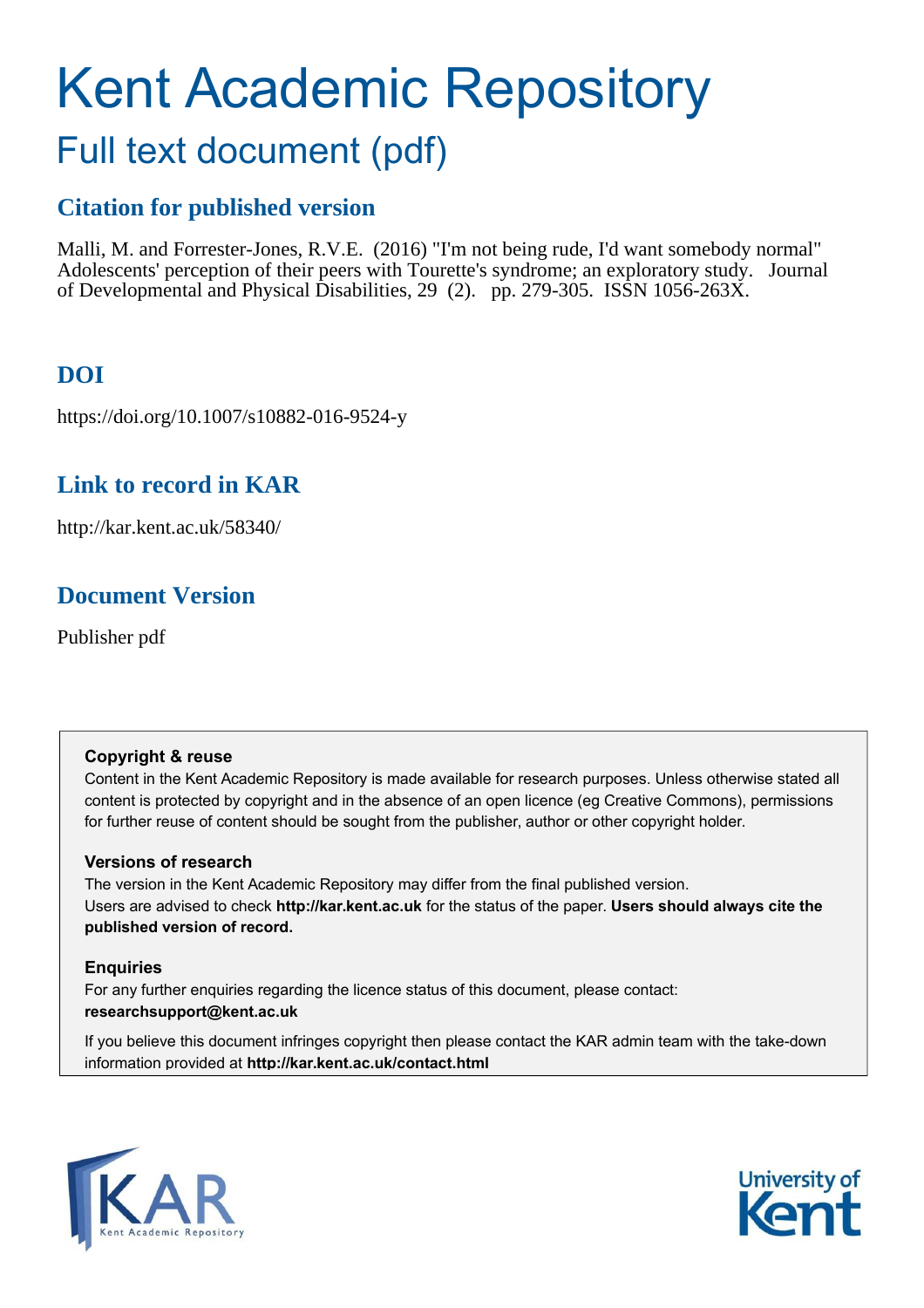ORIGINAL ARTICLE



## "I'm not being rude, I'd want somebody normal": Adolescents' Perception of their Peers with Tourette's Syndrome: an Exploratory Study

Melina Aikaterini Malli<sup>1</sup> • Rachel Forrester-Jones<sup>1</sup>

© The Author(s) 2016. This article is published with open access at Springerlink.com

Abstract Tourette's syndrome (TS) is a highly stigmatised condition, and typically developing adolescents' motives and reasons for excluding individuals with TS have not been examined. The aim of the study was to understand how TS is conceptualised by adolescents and explore how individuals with TS are perceived by their typically developing peers. Free text writing and focus groups were used to elicit the views of twenty-two year ten students from a secondary school in South East England. Grounded theory was used to develop an analytical framework. Participants' understanding about the condition was construed from misconceptions, unfamiliarity and unanswered questions. Adolescents who conceived TS as a condition beyond the individual's control perceived their peers as being deprived of agency and strength and as straying from the boundaries of normalcy. People with TS were viewed as individuals deserving pity, and in need of support. Although participants maintained they had feelings of social politeness towards those with TS, they would avoid initiating meaningful social relationships with them due to fear of 'social contamination'. Intergroup anxiety would also inhibit a close degree of social contact. Participants that viewed those with TS as responsible for their condition expressed a plenary desire for social distance. However, these behavioural intentions were not limited to adolescents that elicited inferences of responsibility to people with TS, indicating that attributional models of stigmatisation may be of secondary importance in the case of TS. Implications for interventions to improve school belonging among youth with TS are discussed.

 $\boxtimes$  Melina Aikaterini Malli mm758@kent.ac.uk

> Rachel Forrester-Jones R.V.E.Forrester-Jones@kent.ac.uk

<sup>1</sup> Tizard Centre, University of Kent, Canterbury CT2 7NF, UK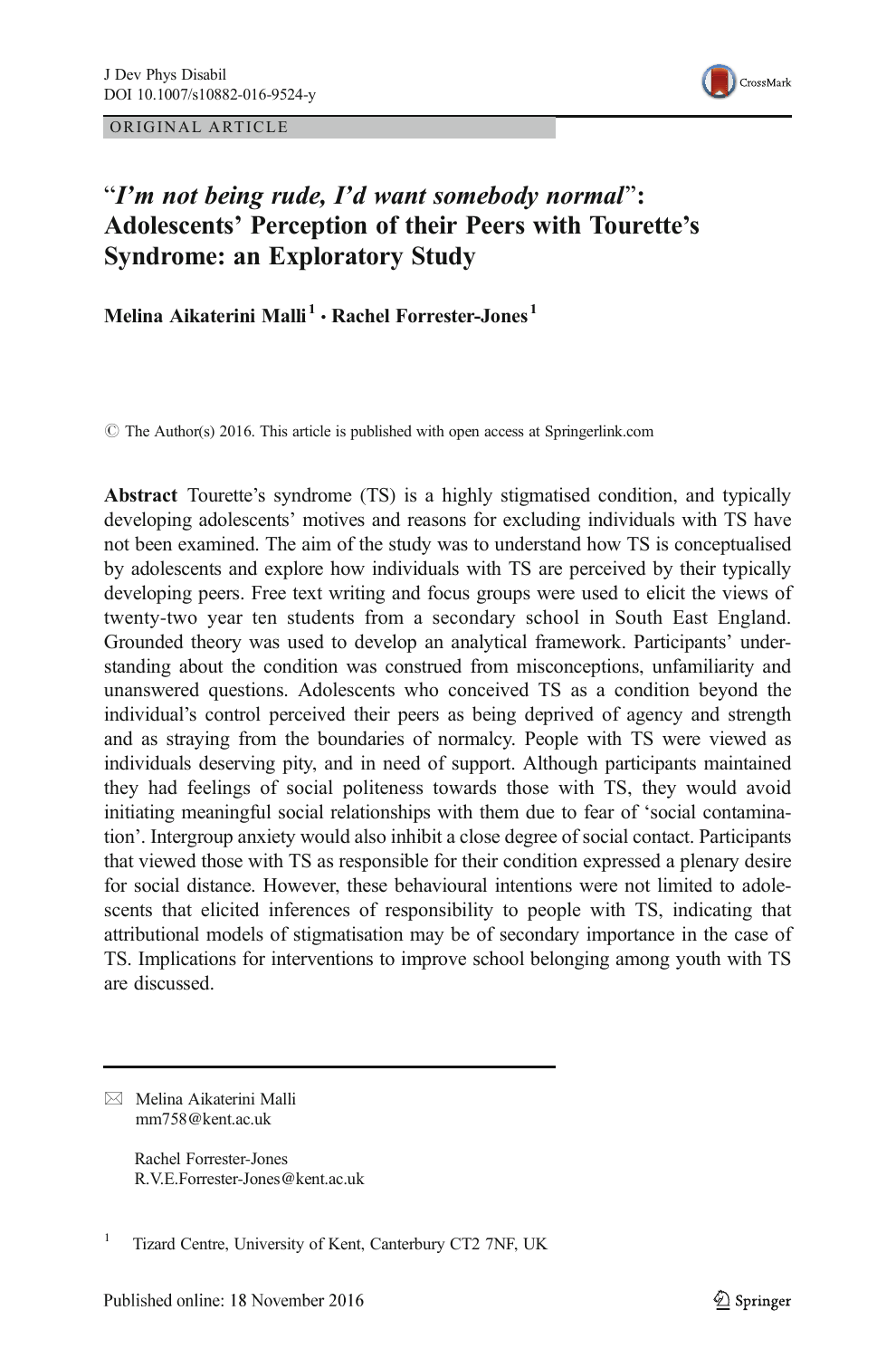Keywords Tourette's syndrome . Peer relationships. Grounded theory. Downward social comparison . Attribution theory. Benevolence stigma

#### Introduction

Tourette's syndrome (TS) is a complex, hereditary neurodevelopmental disorder with a childhood onset. Its main characteristics are tics; non-rhythmic, non-purposeful movements and vocalisations that change over time and fluctuate in severity, frequency and intensity. They are typically associated with irresistible urges and are suggestible and suppressible. TS is clinically typified by the presence of multiple motor and at least one vocal tic for a period of no less than a year (American Psychiatric Association [2013](#page-23-0)). Onset typically occurs before the age of 18 years, with boys three times more likely than girls to be effected (Bloch and Leckman [2009](#page-23-0)). The tics vary in complexity from simple eye blinks and coughing to more complex gestures and vocalisations such as touching objects and repeating parts of words and phrases. The severity of the tics vary widely between individuals. The symptomology follows a remitting course and less than one fourth of individuals with TS report moderate or severe tic symptoms in adulthood (Bloch [2013](#page-23-0)). Although once considered to be a rarity and underestimated due to its complex clinical condition, recent epidemiological international studies suggest that it can be encountered in approximately 1 % of the school aged population (Knight et al. [2012](#page-24-0)). This rate is consistent with UK studies of school children (Stern et al. [2005](#page-25-0)) as well as the overall global prevalence rate of adults reported (Robertson [2008;](#page-25-0) Robertson et al. [2009](#page-25-0)). Nevertheless, caution must be exercised when reporting cross-cultural prevalence of TS since different countries tend to use different assessment methods (self-assessment, clinician assessment etc). There also appears to be lower prevalence rates among Asian and South African populations though again, this might be due to different criteria for diagnosis (Robertson [2008](#page-25-0)).

According to both clinical and community studies the disorder is also associated with increased prevalence rates of co-occurring disorders (90 %), the most common ones being Attention Deficit Hyperactivity Disorder (ADHD) and Obsessive Compulsive Disorder (OCD) (Freeman et al. [2000\)](#page-24-0). Increased tic severity and the presence of comorbidities is associated with social difficulties and diminished Quality of Life (QoL) with strong adverse effects in the social domain (Storch et al. [2007\)](#page-25-0).

There is a growing body of research that demonstrates individuals with Tourette's experience social difficulties and endure social stigmatisation (Malli et al. [2016;](#page-25-0) Smith et al. [2015\)](#page-25-0). A recent systematic review and synthesis indicated that children and adolescents with Tourette's syndrome report impaired peer relations and are at a significantly higher risk of stigmatisation and victimisation compared to their typically developing peers, including name-calling, relational bullying, teasing, ridicule, discrimination and marginalisation (Malli et al. [2016](#page-25-0)).

It has been suggested that individuals with TS may experience difficulties due to poor social functioning (Güler et al. [2015\)](#page-24-0) and lower levels of social competence in comparison to normative peer groups (Zhu et al. [2006](#page-26-0)). Deficits in social and adaptive functioning may be further exacerbated by co-occurring conditions such as ADHD (Carter et al. [2000\)](#page-23-0) and anxiety disorder (Gorman et al. [2010](#page-24-0)).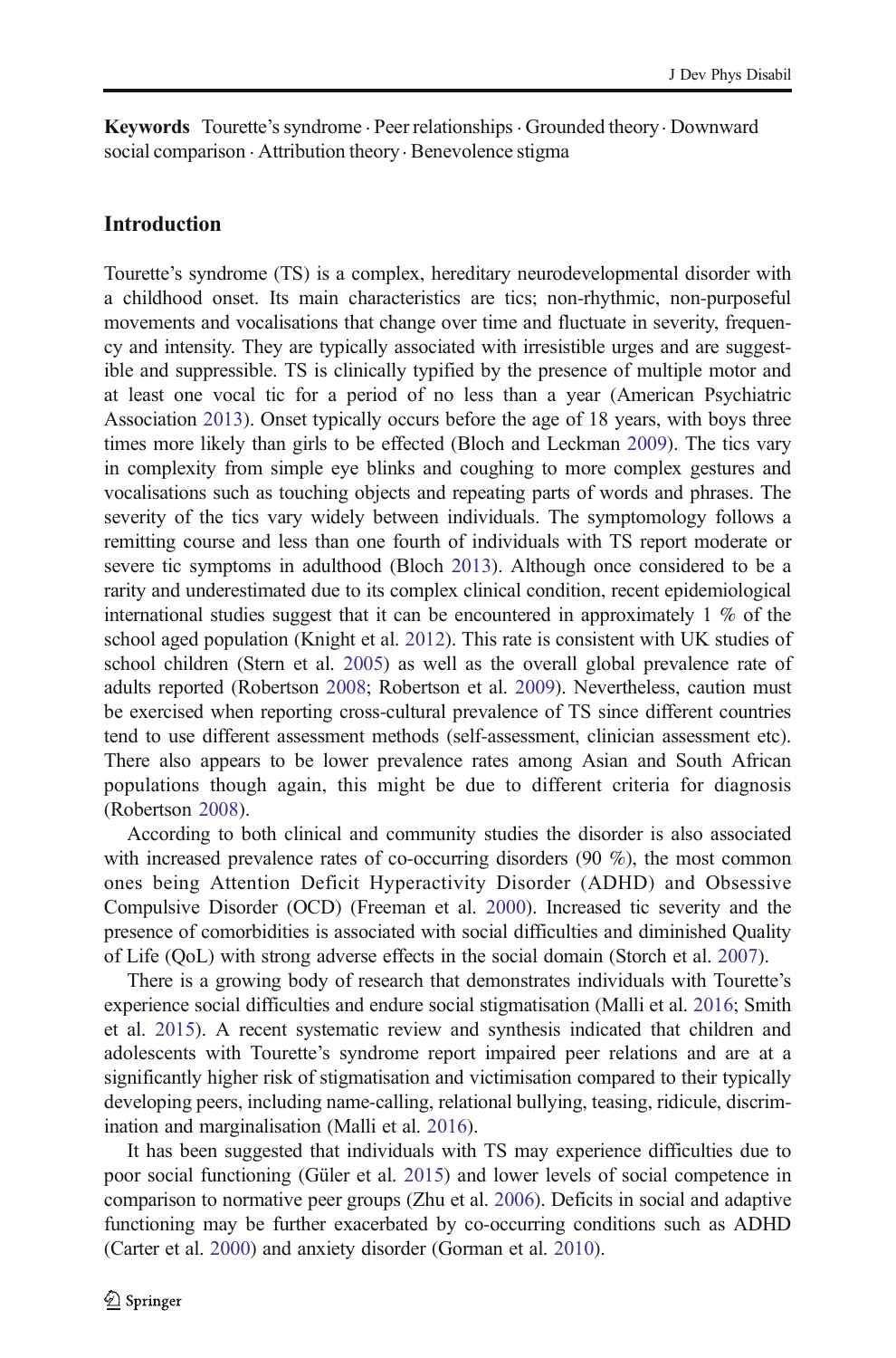Individuals with TS may also experience social maladjustment due to the low social acceptability of the tics. The syndrome has been characterised as an "illness of the observer" since the most catastrophic outcomes of the tics occur in the spectator's mind (Hollenbeck [2003](#page-24-0)). Indeed, a cluster of studies within controlled settings extending across gender and age have demonstrated that individuals with TS are perceived as less socially acceptable than their tic-free peers (Boudjouk et al. [2000](#page-23-0); Friedrich et al. [1996;](#page-24-0) Holtz and Tessman [2007](#page-24-0); Woods et al. [1999;](#page-26-0) Woods [2002](#page-26-0); Woods and Marcks [2005\)](#page-26-0). Specifically, Friedrich's research indicated that typically developing children rated a peer with tics as a less desirable playmate. These findings were further replicated by Woods's studies which demonstrated the negative social effects of tics within cohorts of college students. It is therefore possible that children and adults with TS are confronted with negative attitudes and are at risk of social rejection due to their tics.

One of the limitations of the literature to date is that considerably less attention has been given to understanding adolescents' awareness and attitudes towards their peers with TS. Thus, research has been primarily directed towards young children and college-age youth. Although the intensity and frequency of the tics usually decline during puberty, according to the clinical perspective, adolescence is the period in which individuals with TS experience their symptoms as most challenging and when exclusionary practices become more prominent (Sukhodolsky et al. [2013](#page-25-0)). Due to the negative evaluation and stigma associated with TS, individuals with the condition may have limited chances to develop social adaptive skills and supportive social relationships, both poignant developmental challenges for adolescence (Sullivan [2013\)](#page-25-0). Therefore the focus of research should be placed on the specific age-group.

Another limitation relating to previous studies of attitudes towards Tourette's syndrome is that they have been predominantly based on narrow questionnaires that solely investigate social acceptability and overt prejudice and not social participation and friendships. Furthermore, possible explanations and motives about the causation of social exclusion have not been provided. The aforementioned measures have also failed to uncover underlying biases that are more likely to occur in today's society where overt discrimination is considered morally reprehensible and the tendency to supress inappropriate forms of prejudice is more pronounced (Bergsieker et al. [2012](#page-23-0)). Finally, only a limited number of studies have examined the knowledge base typically developing peers have about TS and the possible impact that this knowledge might have on their subsequent behaviour. Therefore, a nuanced and substantive understanding of how typically developing adolescents perceive their peers with TS that discerns their views on forming relationships with them is lacking in the literature.

Interestingly, studies to date suggest that stigma towards individuals with TS is robust and resilient to change and there have been a number of unsuccessful interventions (Friedrich et al. [1996;](#page-24-0) Woods and Marcks [2005](#page-26-0)). Therefore, more interventions need to be developed that are not solely based on theoretical principles but explicitly address the concerns of specific subgroups. A theory about typically developing adolescents' perception towards peers with Tourette's syndrome could help identify modifiable causal factors associated with attitudes and support the development of more tailor-made interventions in order to positively change the referent age-groups' knowledge, attitudes and behavioural intentions.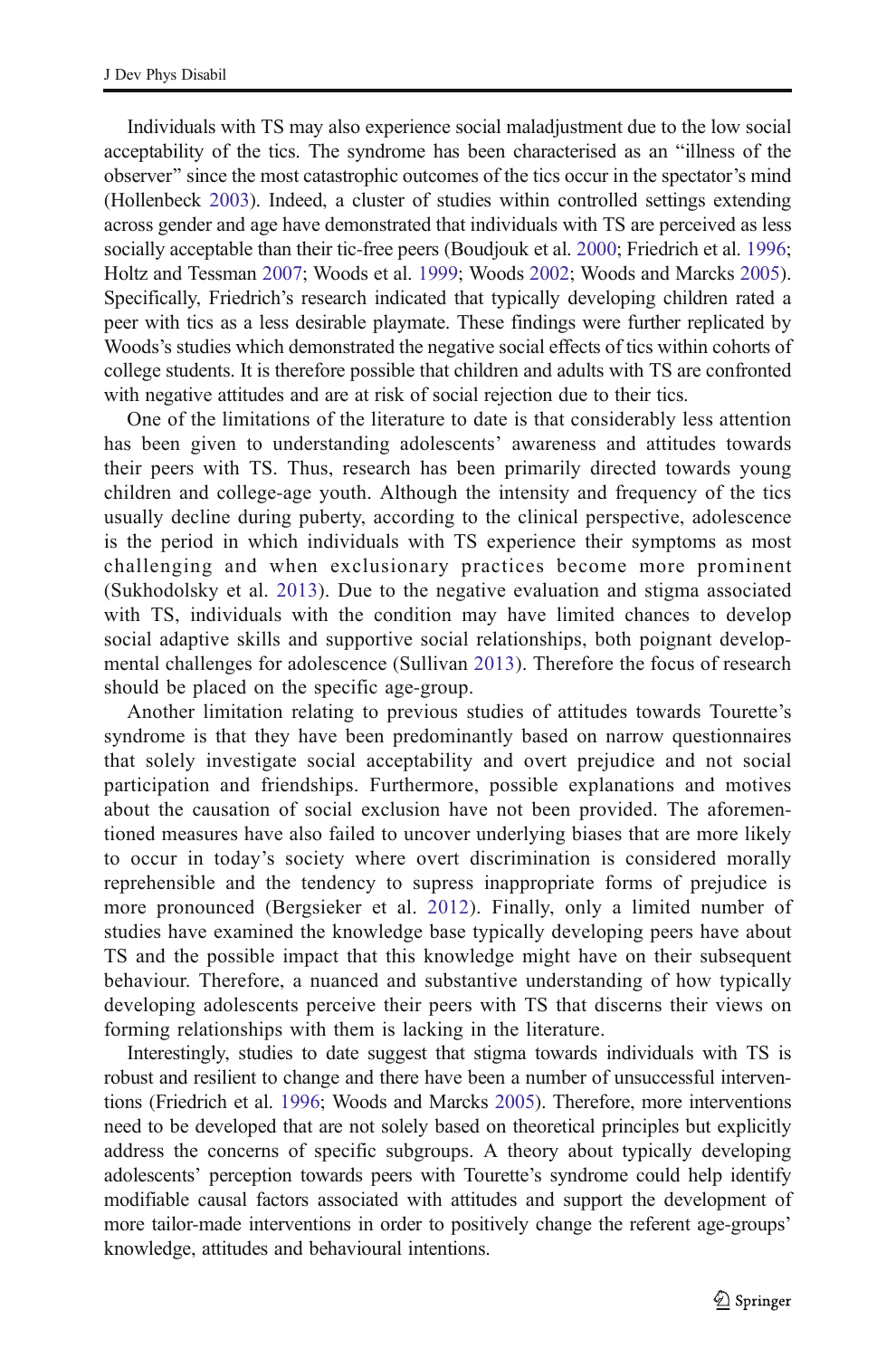In an attempt to address the gaps in the literature the current study aimed to explore how adolescents with TS are perceived by their peers from a qualitative stance in order to provide a richer understanding of the phenomenon. More specifically the study aims were as follows:

- 1. To investigate typically developing adolescents' knowledge about TS, expressed in their own words.
- 2. To explore the perception and feelings of tic-free adolescents towards individuals who do have TS utilizing a range of qualitative methods.
- 3. To assess typical students' intent to interact with individuals with TS and to provide a comprehensive understanding of their behavioural intentions.

The overall objective of the study was to gain insight into how the condition is conceptualised by adolescents who do not have Tourette's syndrome, and to provide further data on this under-studied subject of how adolescents with TS are perceived by their typically developing peers.

#### Setting and Sample

Participants were adolescents in a co-educational, multi-cultural comprehensive secondary school in South East England. The pupils were of low attainment and more than one quarter were recorded as having English as an Additional Language (EAL). There were 33 languages spoken altogether including Polish, Czeska, and Lithuanian with Slovak and Latvian being the most common first languages.

The study's inclusion criteria stipulated that the participants had to be English speaking pupils between the ages of fourteen to seventeen. Although English did not have to be their first language it was imperative for the study that they could speak English fluently, in order to provide meaningful qualitative data. Due to the fact that the school had so many pupils with limited English skills, the participants for the study were handpicked from various classes in Year 10 (14–15 years old).

Participants included twenty two year-10 pupils (17 females and 5 males). Regarding the participants' first language 81.8 % reported it being English, 4.5 % Latvian, 4.5 % Slovak, 4.5 % Turkish and 4.5 % Russian. Two participants  $(9.1 \%)$ reported having a relative with TS, half of the sample had previously watched a show on TV that included a person with Tourette's syndrome, and 9 (40.9 %) had never observed a person with Tourette's syndrome.

#### Data Collection

Focus groups and free text writing were combined to achieve a nuanced and enhanced understanding of the social phenomenon under investigation. Free text writing provided a concrete individual-level data set that was not skewed from or influenced by the norm of the peer group (Murphy and Dingwall [2003\)](#page-25-0). On the other hand, focus groups provided the chance to elicit the shared understanding and meaning of the social phenomenon (Kitzinger [1994](#page-24-0)). Thus, by combining attitudes expressed privately, with those articulated within group discussions a more comprehensive understanding of the structure of the phenomenon was more likely to emerge (Lambert and Loiselle [2008\)](#page-25-0).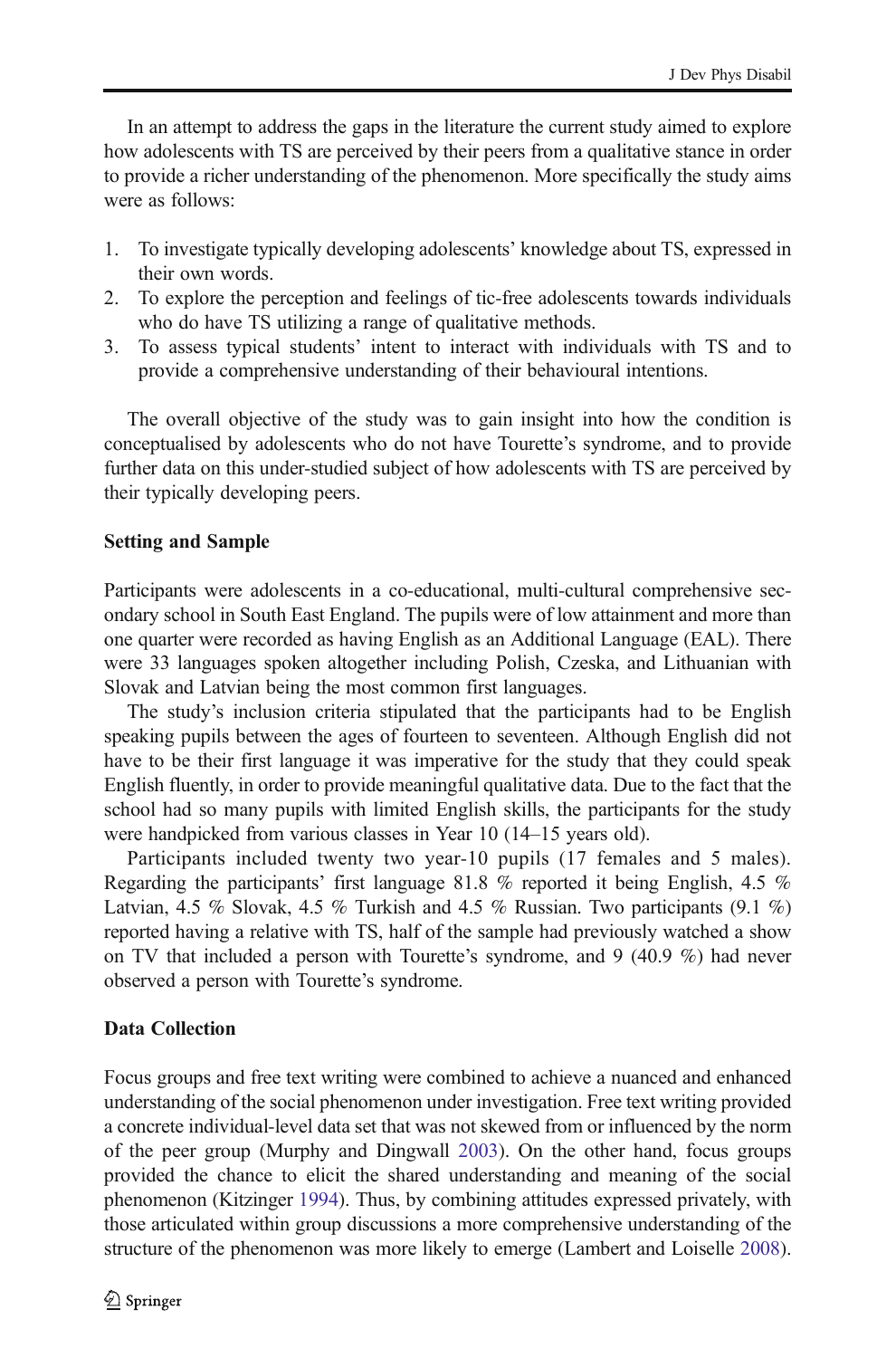#### Free Text Writing

All participants were given ten minutes to express their thoughts and feelings in relation to individuals with TS through free text writing. Instructions were written as follows:

"We want to know what you think about people with Tourette's syndrome. Please remember that no one else apart from the researchers, will see what you have written about, so feel free to express your thoughts and feelings.

What do you think about people with Tourette's syndrome? How do they make you feel?^

Free text responses were deemed appropriate for the current research since this method can elicit rich data by providing the research participants with the opportunity to express their thoughts in their own words, using their own vocabulary. Participants were encouraged to write as much or as little as they wished; express themselves in their own words; and were also discouraged from evaluating the quality of their text in terms of writing skills such as spelling, punctuation and neatness so as not to detract from the focus of thinking about TS. Similar to questionnaires free text writing can also elicit thoughts that participants might not be willing to disclose in a face-to face interview. Responses may also identify issues and perspectives that might not have been covered in more forced choice questionnaires (Garcia et al. [2004](#page-24-0)).

#### Focus Groups

Each focus group consisted of four to six participants. These clusters were arranged by the teacher based on close friendship networks between the participants. It has been argued that discussions conducted between members of a friendship group hold very close resemblance to naturally occurring dialogues (Kitzinger [1994](#page-24-0)). These settings might also give some "hesitant" interviewees the impetus to participate (Puchta and Potter [2004](#page-25-0)). In contrast to individual interviews youths are more likely to disclose personal thoughts and attitudes within a group of peers than they are to an adult interviewer to whom they most probably will express opinions and views that comply with the social norm (Krumpal [2013\)](#page-25-0).

The interview guide was developed from gaps about attitudes towards individuals with TS identified through the literature review. Data from the free text writing also determined pertinent questions that were further explored in the group context.

During the focus groups participants were also introduced to two vignettes in which the protagonist, a typically developing adolescent, was faced with a moral dilemma about the social inclusion or exclusion of a peer with TS in two different social contexts. The use of the vignettes was twofold: i) to elicit the participants' judgement regarding the protagonists' decision and ii) to facilitate discussion about the participants' moral reasoning when making their decisions about peer group exclusion and inclusion (Horn et al. [1999](#page-24-0)). The intention of the first story was to understand if rejection is considered permissible because an individual with TS does not assimilate to the norms of a group. The second vignette was utilised in order to assess if exclusion was justified as a result of personal choice.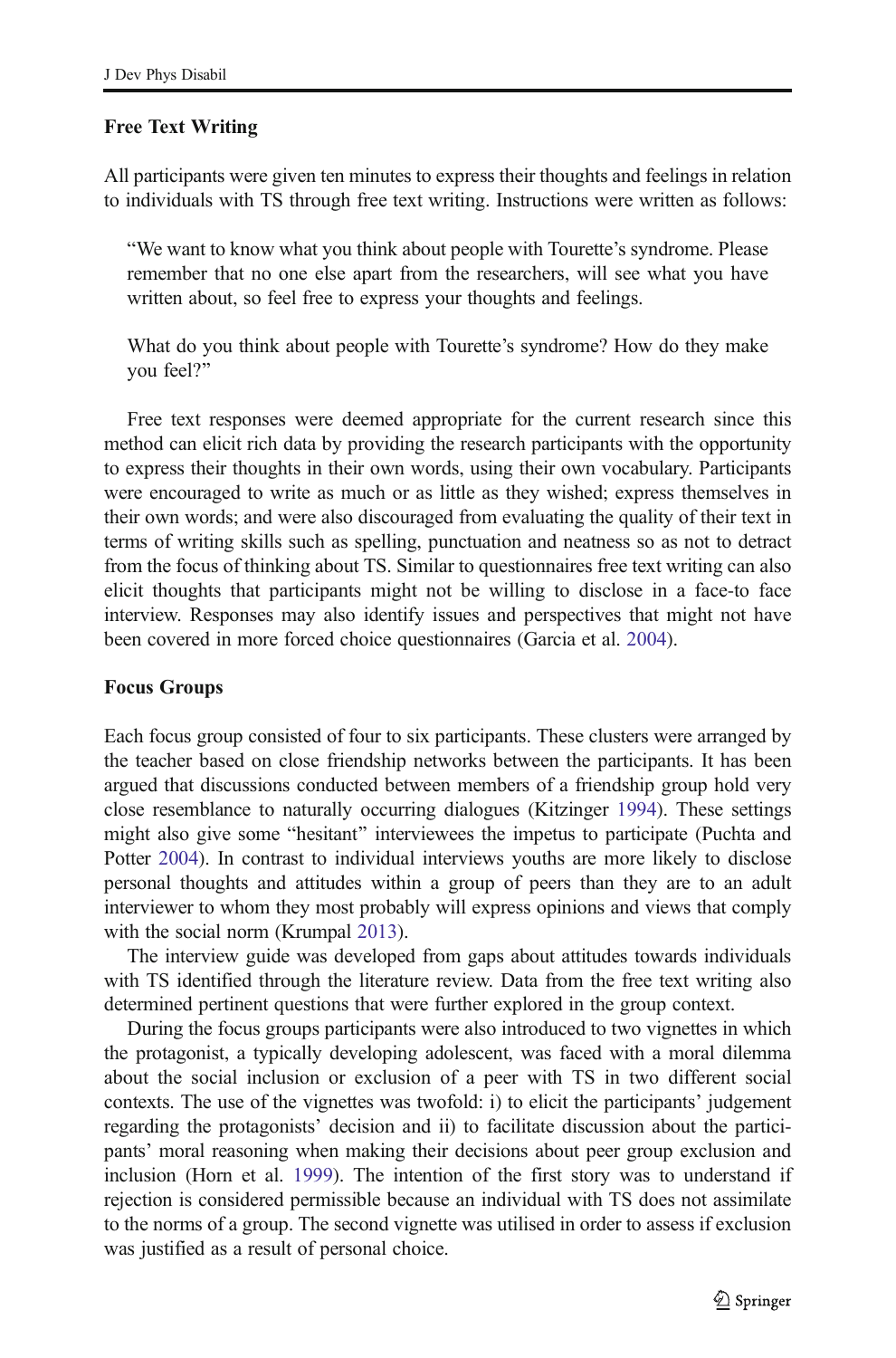#### <span id="page-6-0"></span>Procedure

The study was reviewed and given an ethically favourable opinion by the University of Kent Ethics Committee (January 2015). Information sheets explaining the study were provided for both parents and potential participants. Opt-out consent forms were given to parents and assent forms to the participants were distributed by the school before the start of the study. No one refused to participate.

A pilot with four students outside of the study sample was conducted one week before the main study and since no significant changes were made to the research instruments the pilot data was included in the study's main results. This is common practice in qualitative studies since consecutive interviews help the researcher progressively gain more insight and focus in the interview schedule (Cutler et al. [2009;](#page-23-0) Holloway [1997\)](#page-24-0).

The study was undertaken during the students' regular school timetable. Participants were gathered into a large school room during their regular 40 min classroom period. First a four minute video was used to introduce the participants to the symptomology of Tourette's syndrome. The video which was obtained from the public domain depicted a Caucasian adolescent girl, of approximately the same age as the participants, who exhibited TS symptomology, including simple and complex tics both motor and phonic in the form of repetitive eye-blinking throat-clearing sounds, grunting, sniffing, coughing, head jerking, neck stretching and facial grimacing. The individual was viewed from the waist up while sitting in a chair in front of a desk that was against a neutral background. The girl briefly introduced herself and mentioned that the purpose of creating the video was to demonstrate the transient exacerbation of tics while she was engaged with homework (see [https://www.youtube.com/watch?v=O6j8YM1](https://www.youtube.com/watch?v=O6j8YM1CcPU) [CcPU\)](https://www.youtube.com/watch?v=O6j8YM1CcPU). The accurateness of the symptomology displayed was assessed by four parents of children with TS who belonged to a TS support association outside the main study and its validity was also academically peer reviewed for the purpose of this study. Each of the groups concurred that it accurately reflected TS behaviour. This video overcame the limitations of the videos used in previous studies (Boudjouk et al. [2000;](#page-23-0) Friedrich et al. [1996\)](#page-24-0) in which only motor tics were exhibited as the basic component of TS. Furthermore, by using a video of an actual individual with TS as opposed to an actor simulating tics, the external validity of the study was enhanced.

After viewing the short stimulus video participants were asked to complete a demographic and free text writing measure. The pupils were closely monitored by the researcher and a school teacher in order to prevent any sharing of information in regards to their responses and to ensure that all of the measures had been filled in. During the following week the focus groups were facilitated by the first author during three consecutive 40 min classroom periods within the school premises. A school staff member was sitting at the back of the room in each of the sessions.

#### Data Analysis

The data obtained from the free-text writing and focus group were collated in order to identify a comprehensive model for the phenomenon under study. Grounded theory (Glaser and Strauss [1967](#page-24-0); Strauss and Corbin [1998](#page-25-0)) guided the data analysis which was deemed appropriate due to its suitability to explore subjects that have been relatively under studied (Goulding [2002\)](#page-24-0). Furthermore, it was the intention of the study to move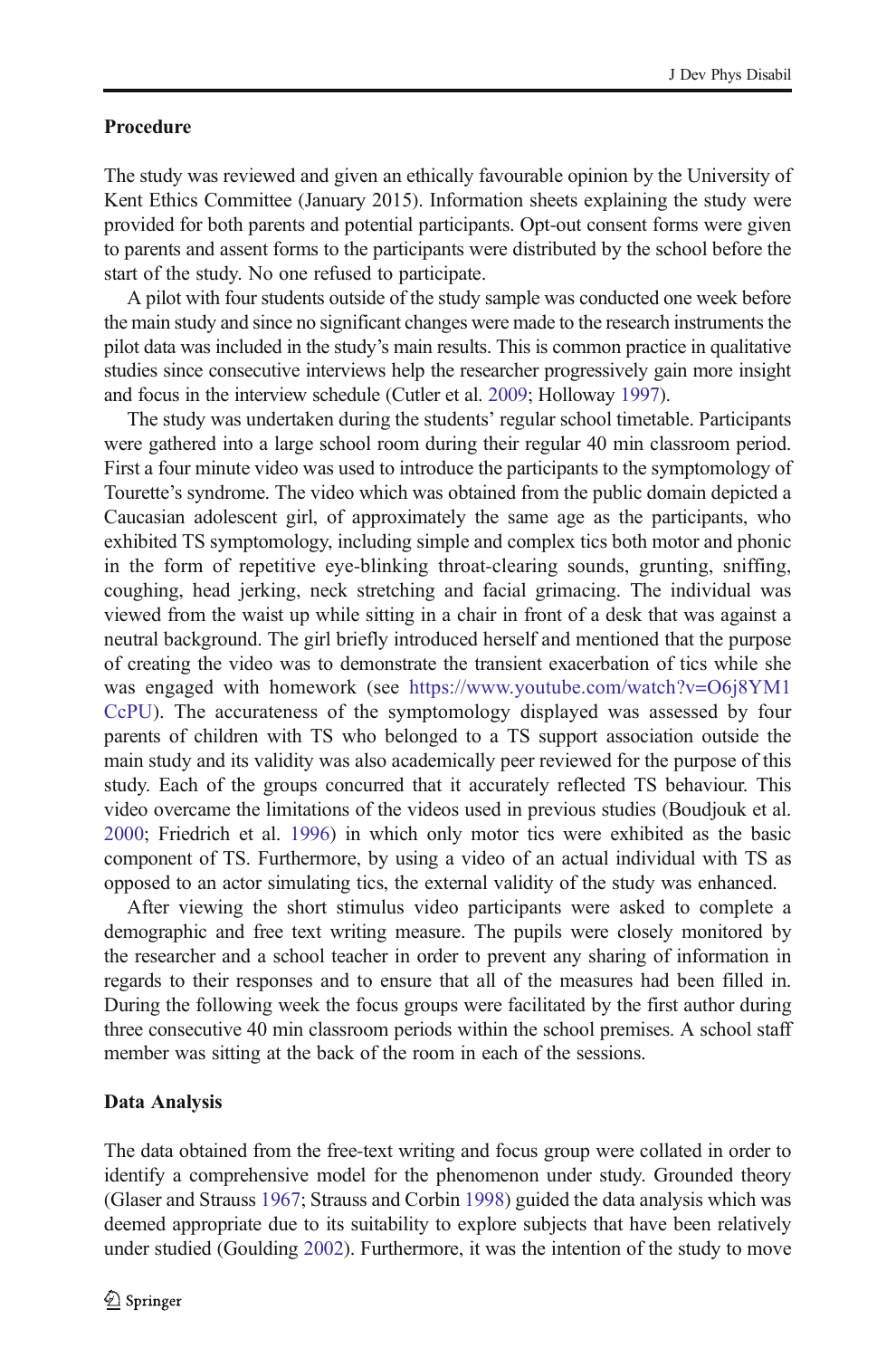beyond a thick description of the social phenomenon to the development of an explanatory theoretical model grounded in the data.

The transcripts and free text writing were initially rigorously read multiple times by both authors who independently coded and categorised the data. Patterns of categories were subjected to a process of 'constant comparison' between the codes and the categories in order to adjust and refine them. Categories incorporated several codes under a more conceptual heading. During the next stage, the categories were explored further and higher order categories (or sub-themes) were identified that moved beyond description to interpretation. Elongated discussions between the authors comparing categories and sub-themes followed until saturation and also to ensure thematic-reliability. This process yielded one overarching theme, three sub-themes and seven categories.

Causal conditions, contexts, and behavioural outcomes relating to the studied phenomenon were uncovered in order to identify a model of how individuals with TS are perceived by their typically developing peers. Memos pertaining to hypotheses about the relationship between the categories and sub-themes were used to facilitate a more theoretical understanding of the data. This was aided by diagrammatic representations of possible relationships between the categories and sub-themes constructed in a systematic and rigorous way (Fig. [1\)](#page-6-0). NVivo 10, a software tool for managing qualitative research data was used to facilitate the grounded theory approach (Hutchison et al. [2010\)](#page-24-0).

#### **Results**

The overarching theme to emerge from the data was 'Straying from the boundaries of normalcy' as illustrated in Fig. [1](#page-6-0). The figure demonstrates a conceptual framework for understanding the process by which the participants cognitively conceptualise



Fig. 1 Process by which typically developing adolescents perceived their peers with Tourette's syndrome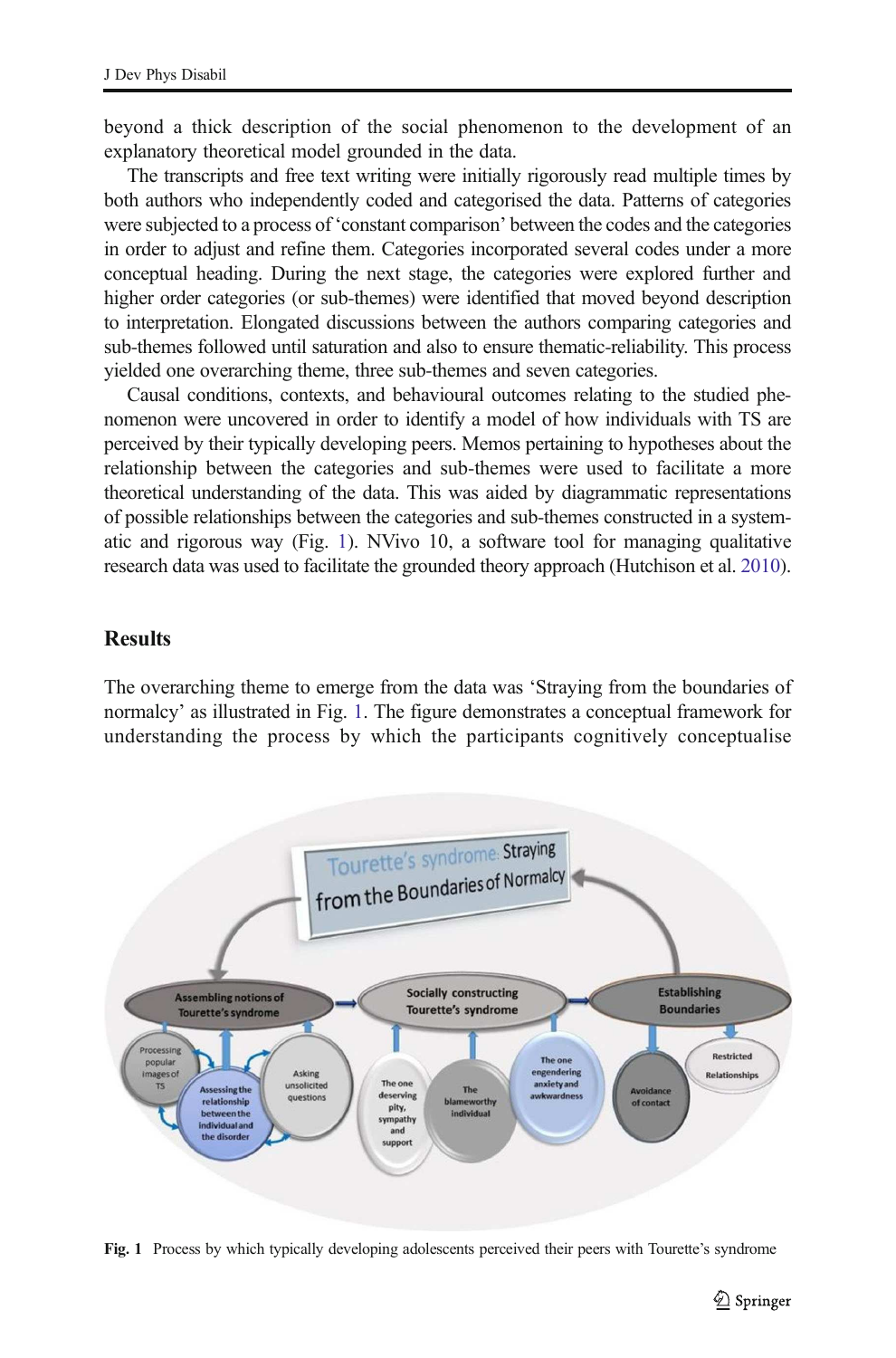Tourette's syndrome, their subsequent affective responses and their behavioural intentions towards their peers with TS. Three key sub-themes were identified as being involved in the process: 'Assembling notions of Tourette's syndrome'; 'Socially constructing TS'; and 'Establishing boundaries'. Participants appeared to construct their notion about TS by processing popular cultural images of TS, assessing the responsibility the individual has over the condition and asking questions about the syndrome. This social construction of TS led to a perceived social identity which the adolescents projected onto a person with TS. Most participants identified individuals with TS as deserving pity and sympathy whilst others viewed them as responsible for their condition. Individuals with TS were also perceived as people that would make typically developing adolescents feel anxious and awkward. This socially constructed social identity of people with TS which was bound up in pejorative ideas about the condition defined the subsequent behaviour of the participants towards their peers with TS; establishing boundaries by either avoiding contact or creating restricted relationships with their peers with TS.

The themes and subthemes are described below accompanied with substantive anonymous quotes from participants which have been unaltered by the authors to maintain participant authenticity.

#### Assembling Notions of Tourette's Syndrome

The participants appeared to have largely constructed their own perceptions about the nature of TS through processing images that had been presented in popular culture. In turn, the adolescents made assumptions about the controllability and responsibility individuals have over their symptomology. Adolescents also expressed a keen interest in understanding the condition and familiarising themselves with individuals with TS, indicating that the amount of information they had previously received had been insufficient.

#### Processing Popular Images of Tourette's Syndrome

Participants reported that they had experienced relatively little contact with individuals with TS although the majority were aware of the syndrome through images on the TV and the internet. Erroneous beliefs prevailed among them pertaining to the core feature of the condition. Both documentaries and movies that the participants recalled focused on coprolalia, the uncontrollable utterance of obscenities and profanities (American Psychiatric Association [2013\)](#page-23-0). In the movies they mentioned such as "Not Another Teen Movie" and documentaries series such as the "Undatables" individuals with TS were reduced to stereotypes for the sake of comedy or, according to the adolescents 'losers' who needed help. Conversely, other relevant aspects of the syndrome were omitted. This is exemplified in the following quotes:

*PL3: I didn*'*t know that Tourette*'*s also moved your body, I thought it was only swearing but now I take it as a serious syndrome.* (Free text writing)

*TP3:* [Talking about Not Another Teen movie] *Can*'*t remember what it was called but there was like this cheerleader and she'd get mad and shout out these swear words* (Focus group 3)*.*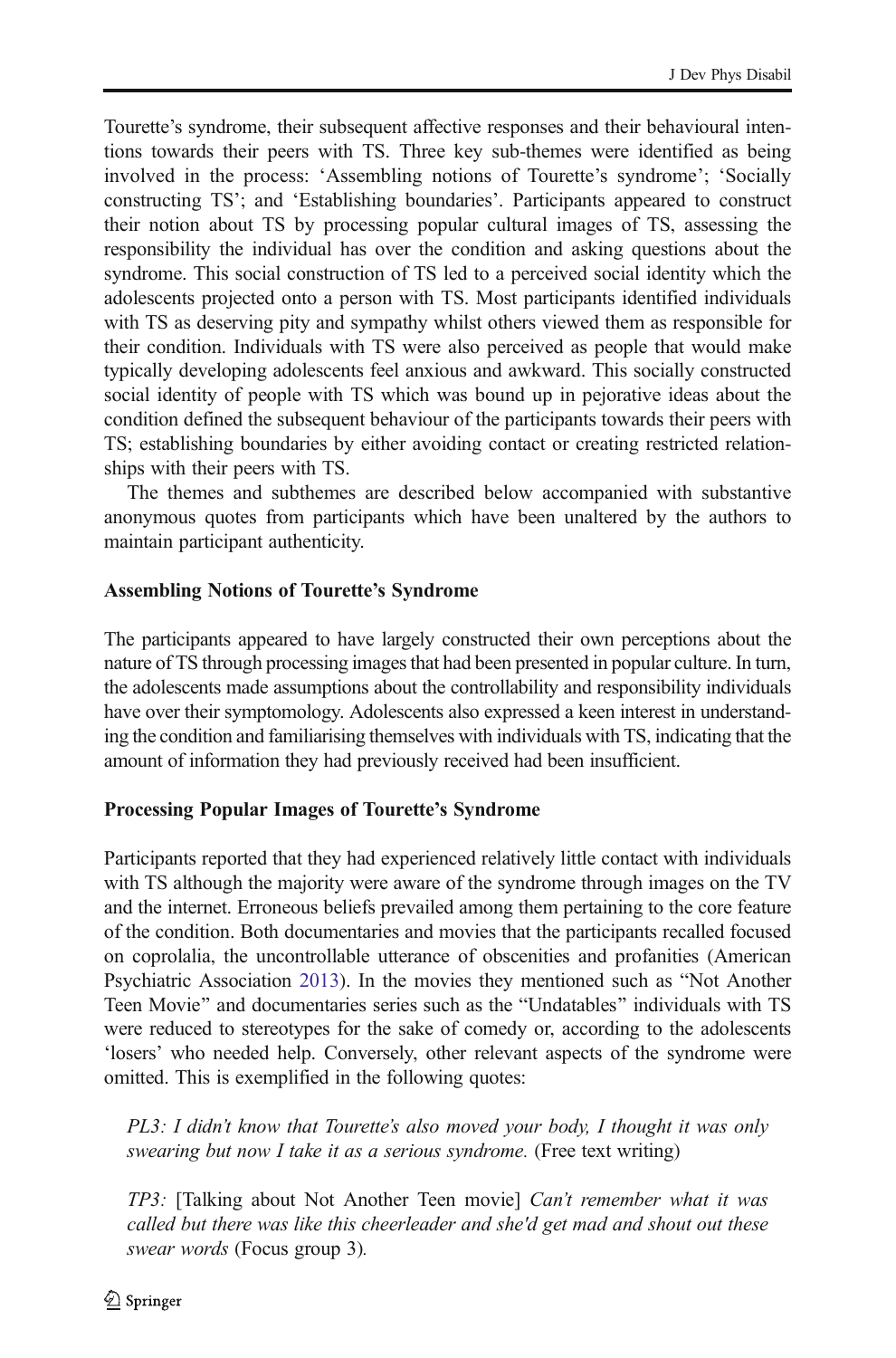The above quotes show how participants were exposed to a media image of TS in which individuals with the condition were rendered as more different than similar to typically developing individuals. By viewing the most extreme cases, TS was conceptualised as a cursing disease that perpetuated the notion of social misfit and 'otherness'. Indeed, uncontrollable swearing was identified as the main barrier that segregated individuals with TS, impeded social interaction and ultimately distinguished them from their peers to the extent of ghettoizing individuals as indicated below during a discussion about dating:

TP4:…*So it might be easier for them [people with TS] to date somebody with TS*. (Focus group 3)

#### Assessing the Relationship between the Individual and the Disorder

The vast majority of the participants reported that individuals with TS had no control over their symptomology and were therefore not responsible for their condition. This highlights the importance of inferences of personal responsibility to a condition in determining the observer's understanding and emotional response to it (Weiner [1986\)](#page-25-0). The tics were perceived to stem from within the body and people with TS were unable to exert control over their physical movements and discourse:

*TP12: They can't control it, because this comes from inside the body. (Focus Group 2)*

*TP7: They're not really to blame. It*'*s just like something happens to them and they can't get rid of it. (Focus Group 4)*

Simultaneously, it was implied that Tourette's syndrome was something external to the autonomous self that violated the person's agency. Thus, the person's involuntary actions were imposed on them by the omnipresent syndrome and the real individual was trapped in an uncontrollable body. The profoundly disempowered real self was dominated by the "illness" that prevailed over the passive physical and social agency of the individual:

*TP6: They can't go anywhere without having tics, they can't control it like that. (Focus group 4)*

*TP14: It*'*s like it forces or something, forces her to react like that (Free text writing)*

A deprivation of agency implies weakness, immaturity or even danger. Indeed, some participants maintained that the uncontrollability and randomness of the tics may inevitably create danger. This led to a feeling that physical distance had to be maintained in the interest of self-preservation.

*TP2: And it would be like scary* '*cause you don't know what*'*s gonna happen. I will be wondering what they are going to be doing next. (*Focus group 3)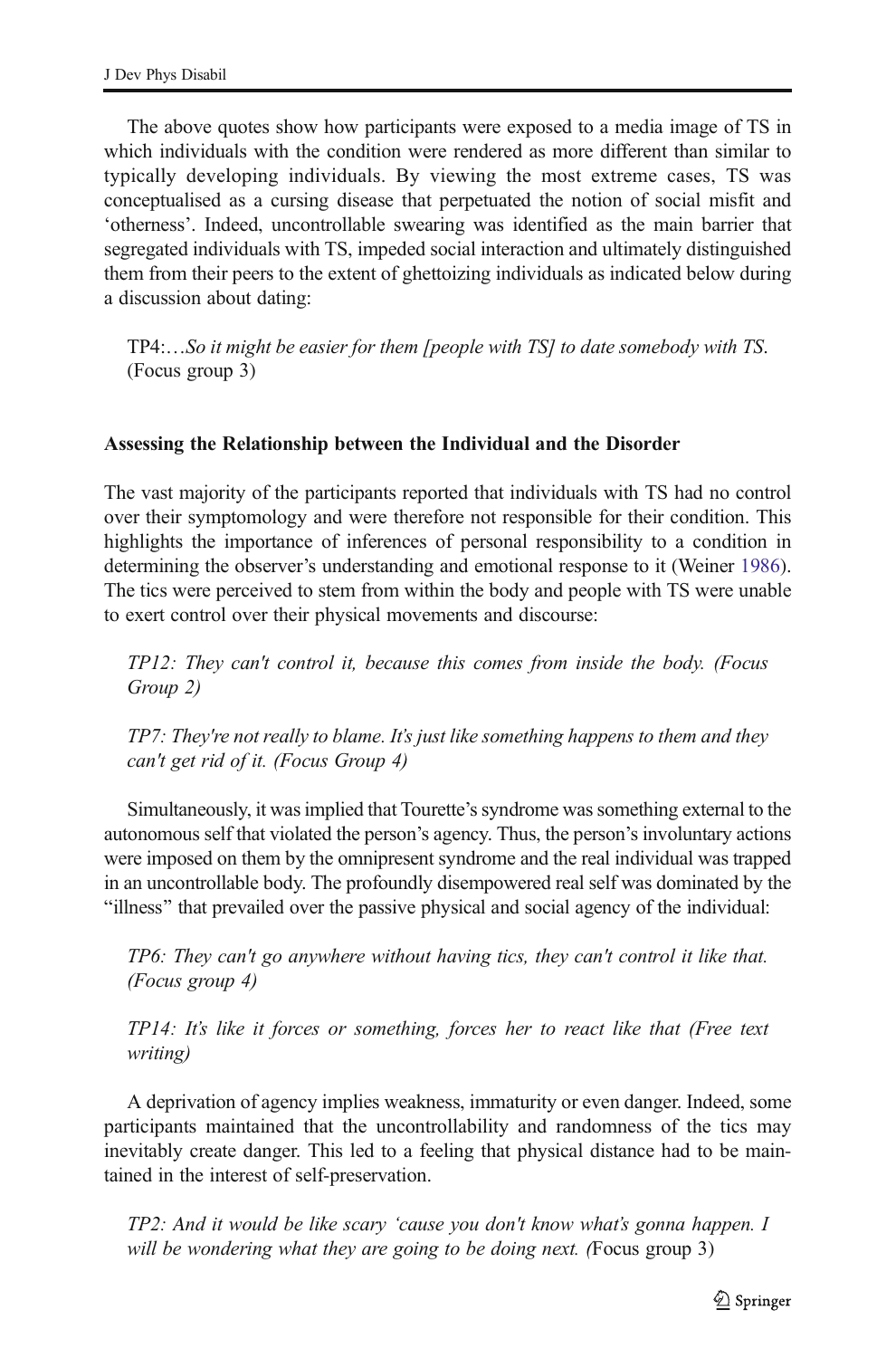Only a few of the respondents were sceptical about the uncontrollability of the symptomology; insinuating that the tics were exaggerated. They implied that the symptoms of TS could be alleviated if the actors put enough effort and concentration into the specific task:

*PL3: I feel like they're putting it on (Focus group 1)*

*TP14: it looks like you can control it, if like you put like effort, but I don't know (Focus group 4)*

#### Asking Unsolicited Questions

Participants expressed a desire to understand the complex nature of Tourette's syndrome and the subsequent effects it may have on the inflicted individual. Although the participants' interest in Tourette's may have merely been sparked by the study itself and therefore have reflected the Hawthorne effect (McCambridge et al. [2014](#page-25-0)), these queries were initiated by the young people who took part in the study unprompted by the researcher or their teacher. Questions were posed pertaining to the aetiological causes of TS, the genetic predisposition associated to the disorder, the environmental factors that might influence the tics, the course of syndrome and more specifically if the symptomology of the disorder diminishes with age. Adolescents were also curious about the supressibility of the tics and the level of the individual's control over them. They also expressed an interest in finding out the coping mechanisms of individuals with TS. This set of questions might suggest that despite the participants' exposure to the exaggerated media portrayals of TS they still have unanswered questions and a desire to familiarise themselves with pertinent information and individuals with TS as indicated below:

*PL3: Is Tourette's genetic? (Focus group 1)*

*TP15: I would like to know if people are born with it or can it be genetic and they get it later on in life? (Free text writing)*

*TP3: I would like to know how she copes with it and keeps herself calm through it? (Free text writing)*

*TP6: Can you control it to a certain extent? Was you born with it? Will it go? (Free text writing)*

#### Socially Constructing Tourette's Syndrome

Based on the limited information about TS available to the pupils and the affective reaction towards the TS population, the adolescents in the study attempted to socially categorise individuals with TS (Turner et al. [1987\)](#page-25-0). The social identity of individuals with TS was socially constructed through a process of social comparison to what the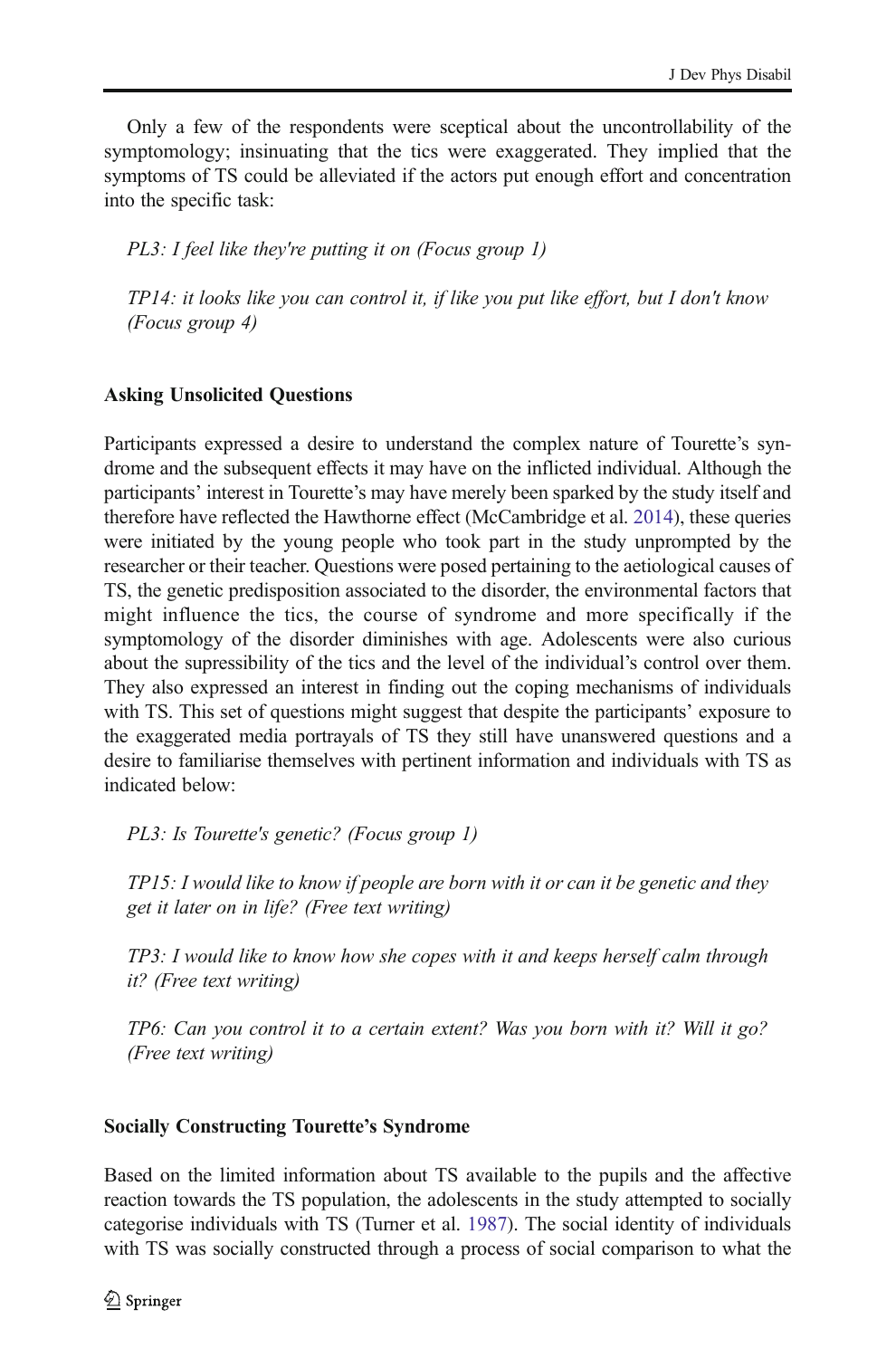participants understood as "normal". The perceived differentiating characteristics between the participants and their peers with TS were accentuated and professed as important and salient. Through this procedure people with TS were viewed as 'others' and perceived as 'out-group' members that possessed characteristics that the adolescents in the study acknowledged as derogatory. Most participants were conflicted between viewing people with TS as a personification of their deficits and subsequently as deserving sympathy and pity and as a source of discomfort. Others perceived them as responsible for their derogation whilst some viewed them as engendering anxiety and awkwardness.

#### The One deserving Pity, Compassion and Support

Adolescents in the study compared their perceived own abilities and future opportunities with those of their peers with TS. The latter were viewed as abject and disadvantaged in relation to an ideal of normalcy held by the pupils. This process which can be interpreted within the downward social comparison framework (Finlay and Lyons [2000;](#page-24-0) Wills [1981](#page-25-0)) elicited feelings of pity towards individuals with TS and simultaneously enhanced the participants' own self-esteem. Indeed, participants thoroughly described what they imagined having TS would entail for one's social standing. A compromised life was delineated in which individuals with TS would endure social isolation, low levels of social connectedness and limited career prospects. Amongst the social difficulties their peers would encounter, teasing and social isolation were the most prominent:

*Moderator: How would you imagine him/her during break or lunch?*

*TP8: Probably alone. Probably one or maybe two friends.*

*TP3:*…*..Maybe a few people would make a few jokes* [*within the classroom*]. *But then outside probably they might not sit with her and she'll be quiet lonely. (Focus Group 3)*

*TP14: I felt like kind of sorry* '*cause it must be hard for them to do certain things and have friends and stuff. And it must take a lot more effort than everybody else.* '*Cause you have to try and build a relationship with people and it might be a lot harder because of the tics and stuff*. (Focus group 4)

*TP12: In this situation for them it*'*s much harder to find a friend some people don*'*t want to be their friend because they has that illness [sic]* (Free text writing)*.*

Some participants maintained that the tics and the subsequent burden they entail could impede individuals with TS from achieving high academic performances:

*TP3: I felt a little sorry for her cause she was trying to do her homework, so the tics might have been distracting her, so she might not have been able to do her work the best that she could have done. So, it might affect her grades (Focus group 3)*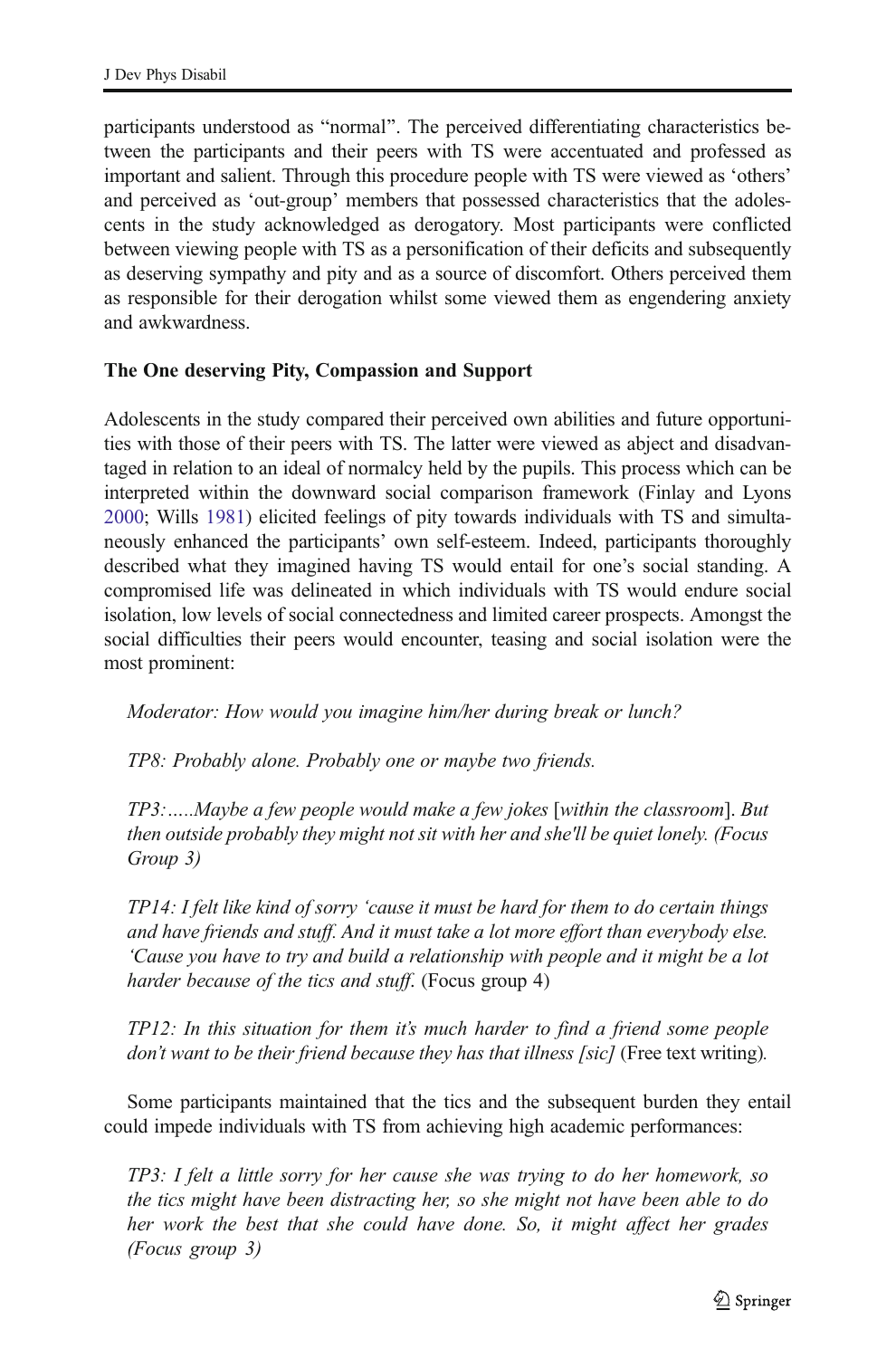*PL5: I'd feel sorry for him. Not really sure if they*'*d drop out of school.*

*Moderator: Why would they drop out of school?*

*PL5: Am just thinking, yeah, could they like concentrate with all the twitches? (Focus group 1)*

A considerable number of participants expressed a concern about the potential barriers individuals with Tourette's may encounter in the future while pursuing and acquiring a job. Conversations were centred on employment discrimination. The tics and 'socially inappropriate behaviour' could restrict and limit their career choices and many participants posited that their 'otherness' would prohibit them from pursuing positions that would involve public speaking and face-to-face interaction. It was therefore insinuated that jobs that require less public contact would be more appropriate for them:

*TP6:* …… *like feels like if he wanted a job* [individual with TS] *to speak in front of lots of people, he wouldn't be able to do it, because he wouldn't be able to control it.*

*TP 5: Yeah. In certain jobs they'll not be able to pursuit their dream* '*cause the condition would hold you back...or from certain parts of it. Like if you're talking in front of groups.* (Focus group 4)

By conceptualising individuals with TS as inferior to themselves, disadvantaged and unaccountable of their misfortune, feelings of pity and sympathy were elicited. Indeed, the phrase "I feel sorry for" or "I feel sad for" was used by eleven of the respondents to describe their emotional response towards an individual with TS.

*TP10: Also it makes me feel sad as they can*'*t have a normal life as they want, they will always have people looking down at them which could lead them to feel bad about themselves (Free text writing)*

*TP11: This girl makes me feel sorry for her as she is different from other people (Free text writing)*

TP3: *I feel bad for anyone who has Tourette*'*s. Personally, I would hang around them because it*'*s not their own liking to have such a syndrome (Free text writing)*

Through social downward comparison (Wills [1981](#page-25-0)) participants re-evaluated their own social status as well as their groups. They elaborated on positive information about their identity in comparison to the less fortunate group of people with TS and enhanced their self-esteem as seen below:

*TP17: We are lucky that we ain't got Tourette (Free text writing)*

*TP 7: I felt sorry for her, but I also felt glad because I didn't have it (Focus group 4)*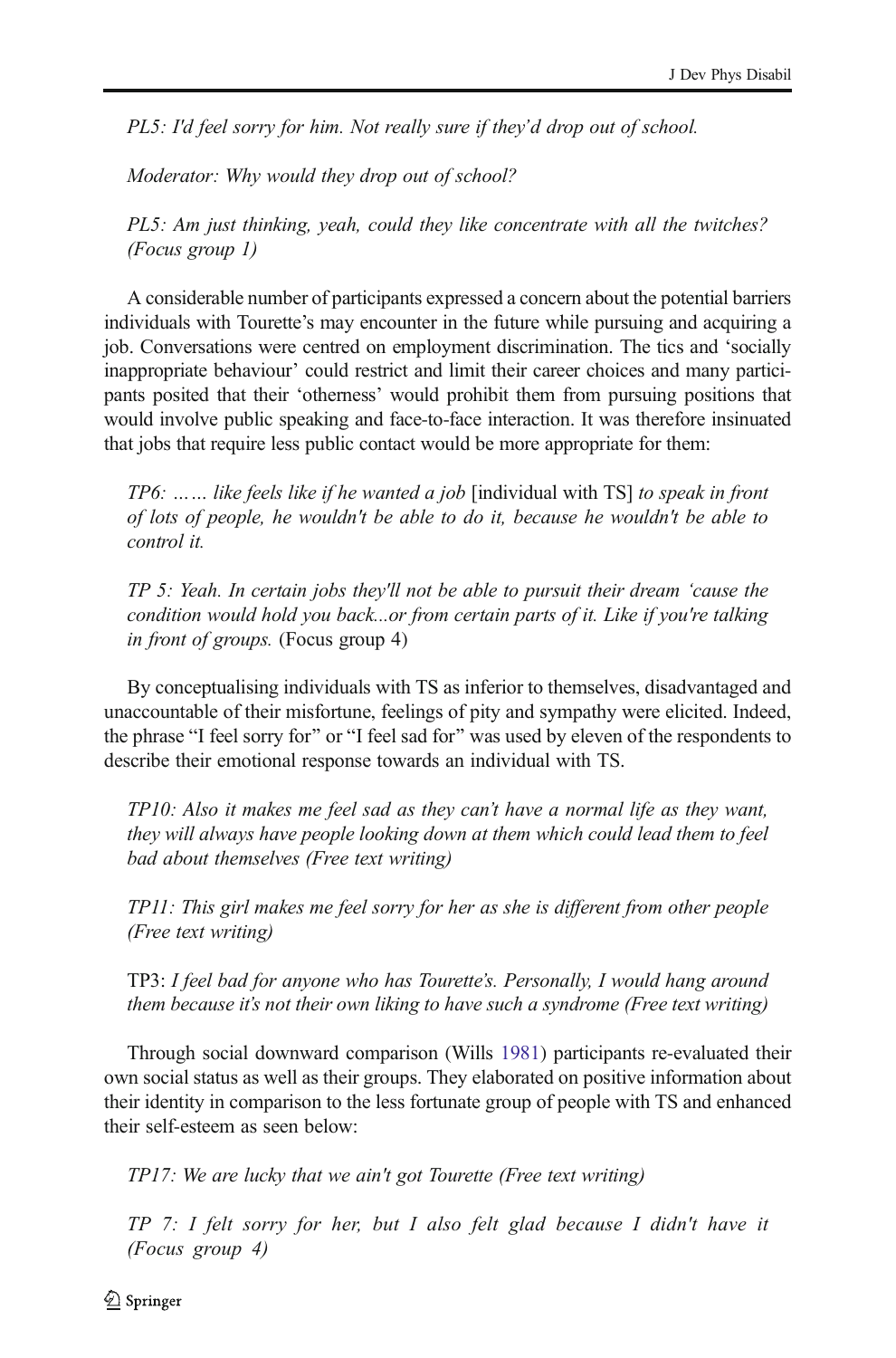Pity in some cases manifested itself in the form egocentric sadness that did not entail benevolence. Thus, although the participants appeared to feel compassion for the target individual, they were not willing to act in a friendly and approachable manner towards their peers with TS.

*TP12: I think it*'*s very hard to [sic] that person to live like that. I feel a bit sorry, if somebody repeating the same thing..I wouldn*'*t [want] that person to be in my class (Free text writing)*

However, a number of participants maintained that they would act in an altruistic manner and help their peers in need. Pity implies that the target individual deserves protection, caring and providing for (Thompson et al. [1980](#page-25-0)). Some of the participants suggested that they would undertake a custodial role even if it was not being asked of them. This emphasises typically developing adolescents' effort to express socially appropriate and positive attitudes towards peers with TS but simultaneously indicated their conviction that individuals with TS may need to rely on tic-free components for support.

*Moderator: Do you think that he or she is capable of sorting things out by himself or does he need help?*

*TP8: Cause it kind of like depends on how bad the tics are.* '*Cause if actually* [he] *gets tics and he*'*s with the group, then yeah he can't really do stuff for himself. (Focus group 3)*

*TP15: You know, people will be like taking the mick out of them. They are not like normal people; they need more help than us (Focus group 2)*

The participants' self-esteem was also elevated by viewing their actions towards their peers with TS as fair and moral. By providing unsolicited help to their peers and not directly discriminating against them, an action which is perceived as unjust, the participants in turn appeared to obtain a positive self-identity for being helpful:

PL5 characteristically mentioned:

*:* …*. I wouldn't stay out of it, even though he (the individual that*'*s being bullied) might get angry at me, I wouldn't. Cause at the end of the day I'd know I've done something that would change people*'*s lives. Yeah! (Focus Group 1)*

#### The Blameworthy Individual

A limited number of participants considered the target individuals responsible for their tics. Inferences of responsibility elicited negative emotions and diminished adolescents' willingness to provide social support to the hypothetical peer. In fact angry responses were more common in the adolescents who insinuated that the symptomology is high on personal control: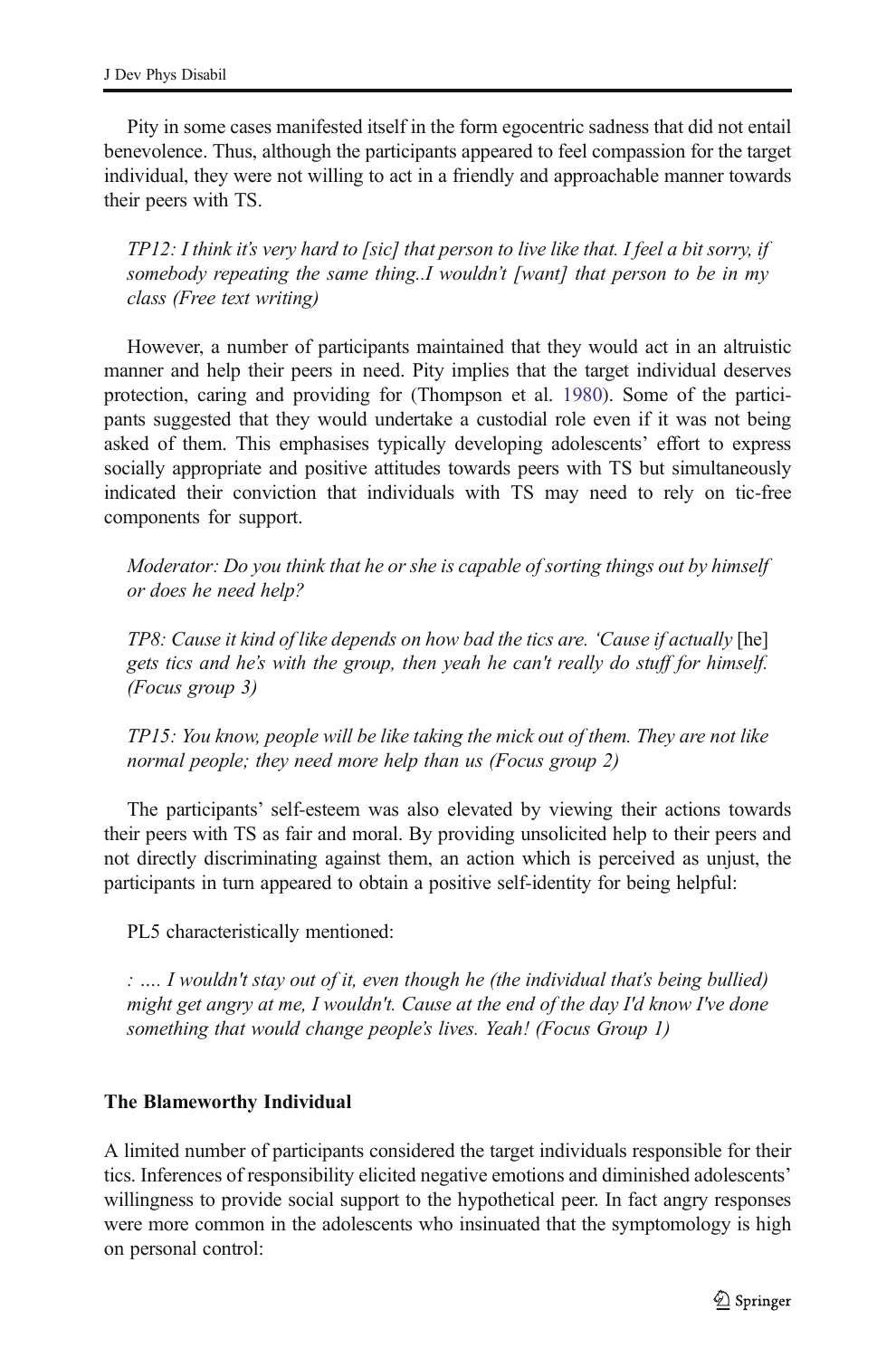*TP9:... I feel like they can't control it but then it seems a little strange that they can't. I don*'*t know. They should at least try. The other people try, so why shouldn*'*t they? Otherwise, just let them be on their own (Focus Group 3)*

This concept could be linked to Weiner's attribution theory [\(1986](#page-25-0); [1995\)](#page-25-0) that posits that people search for the causation of the behaviours of others. An individual that is perceived to have control over their deviant behaviour and is deemed responsible for their condition may elicit negative responses such as anger from the person they are interacting with. Anger may also influence the observer's behaviour and higher inferences of responsibility are associated with lower acceptance rates and greater exclusion (Juvonen [1991](#page-24-0)).

#### The One engendering Anxiety and Awkwardness

Throughout the study the participants anticipated that discomfort and awkwardness would stem from a social interaction with an individual with TS. It was suggested that anxiety may originate from the inherently novel situation and the lack of clear rules of conduct as well as the lack of affective readiness on the part of the participants. The unsettling situation in which the normal are uncertain about how to behave around the out-group member has been labelled as 'interaction pathology' (Davis [1961](#page-23-0)) as exemplified by the three participants below:

*TP3: I may be a bit nervous around her because if she does something I wouldn*'*t know what to do (Free text writing)*

*TP16: Honestly, whilst watching the video clip I feel quiet anxious because I wouldn*'*t know what to do when I am around someone with Tourette*'*s syndrome (Free text writing)*

*TP5: It made me feel anxious. Yeah, uneasy (Focus group 4)*

The belief that TS may involve unpredictable behaviour is also a factor that may create an anxiety provoking situation (Corrigan et al. [2005\)](#page-23-0). Some participants maintained that the uncontrollability and randomness of the tics might ostensibly create danger. The tics and the unpredictable way they manifest could appear threatening. The perceived lack of control that people with TS had over their tics appeared anxiety provoking for some of the participants:

*TP12: When I*'*m seen [sic] person that has Tourette*'*s syndrome I feel very scared. I know they will not going to do anything but how they acting is scares me [sic] (Free text writing)*

Anxiety may also be invoked from conflicting and incompatible feelings that stem from interacting with an individual that is perceived as an outgroup member (Stephan [2014\)](#page-25-0). Thus, some participants' evaluations contained both positive and negative dimensions. Well intentioned adolescents were motivated by egalitarian values and were concerned about behaving in a non-stigmatising manner towards an individual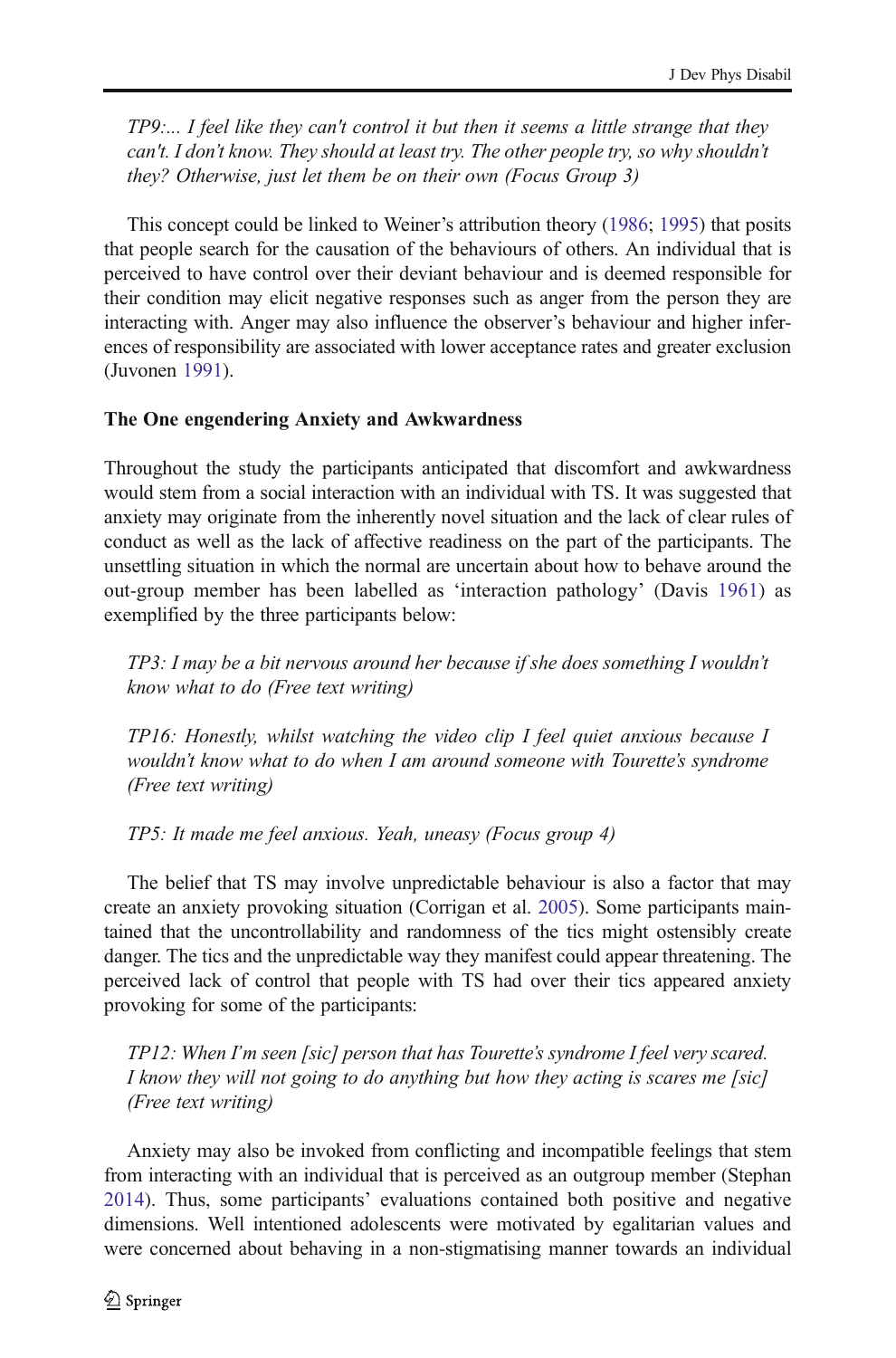who they viewed as disadvantaged. Simultaneously, they acknowledged the potential social cost of affiliating with an individual with TS and voiced their negative attitudes in a concealed manner. In other words, the participants tried to maintain a nonprejudiced self-image while expressing negative attitudes and feelings towards the specific outgroup members. Therefore, attitudinal ambivalence was evoked by inconstant and contradictory reactions to individuals with TS which may have resulted in inter-emotion tension (Katz [1981;](#page-24-0) Thompson and Zanna [1995](#page-25-0)). Thus, two dissonant emotions or cognitions towards a social target may evoke anxiety towards the specific individual.

*TP18: They are still people and they still have feelings and the right to have friends, even though I reckon sometimes it would get annoying*… *it would be extremely distracting and sometimes I may feel uncomfortable*. (Free text writing)

This form of cognitive dissonance may create a discomforting experience which in turn might lead to quite extreme and amplified responses (Bell and Esses [2002\)](#page-23-0). Characteristically, in this study a number of adolescents expressed overly positive intensions towards their peers with TS.

*TP13: I think that I would stay with her forever and really sorry for her. (Free text writing)*

*PL5: I'd try to make them like best friends (Focus Group 1)*

Participants also expressed a concern about the negative social consequences of being closely linked to an individual with TS. More specifically they voiced a fear of "social contamination" (Thornberg [2015](#page-25-0)), and were apprehensive about other in-group members' reaction. Some of the participants stated that the social encounters with individuals with TS would preferably take place in settings where the tics were less likely to be conspicuous and where less people would be present. Thus, adolescents wanted to maintain a distance from the hypervisibility imposed on the individual with TS. Public exposure would elicit feelings of discomfort, unwanted attention and embarrassment for all parties involved. More specifically, being directly associated with the person with TS could threaten their social image:

TP11: *I don't know yeah, I wouldn't go to the cinema or the malls...if I had the choice I would like parks. I think it's the best place,* '*cause they would much better if*… *If you go to the cinema or somewhere the mall you would feel uncomfortable other people around would feel uncomfortable, this person feels. You know what I mean right? In the park it's much better. And not only in the park but somewhere like where less people*. (Focus group 2)

Participants anticipated that the devaluation that stems from the "mark" of TS would spread to the people associated with the individual with TS. As a result they feared that they would also be the subject of curiosity and misunderstanding and subsequently devalued and denigrated by their peers. This phenomenon which Goffman [\(1963](#page-24-0)) termed as courtesy-stigma suggests that stigmatisation does not only affect the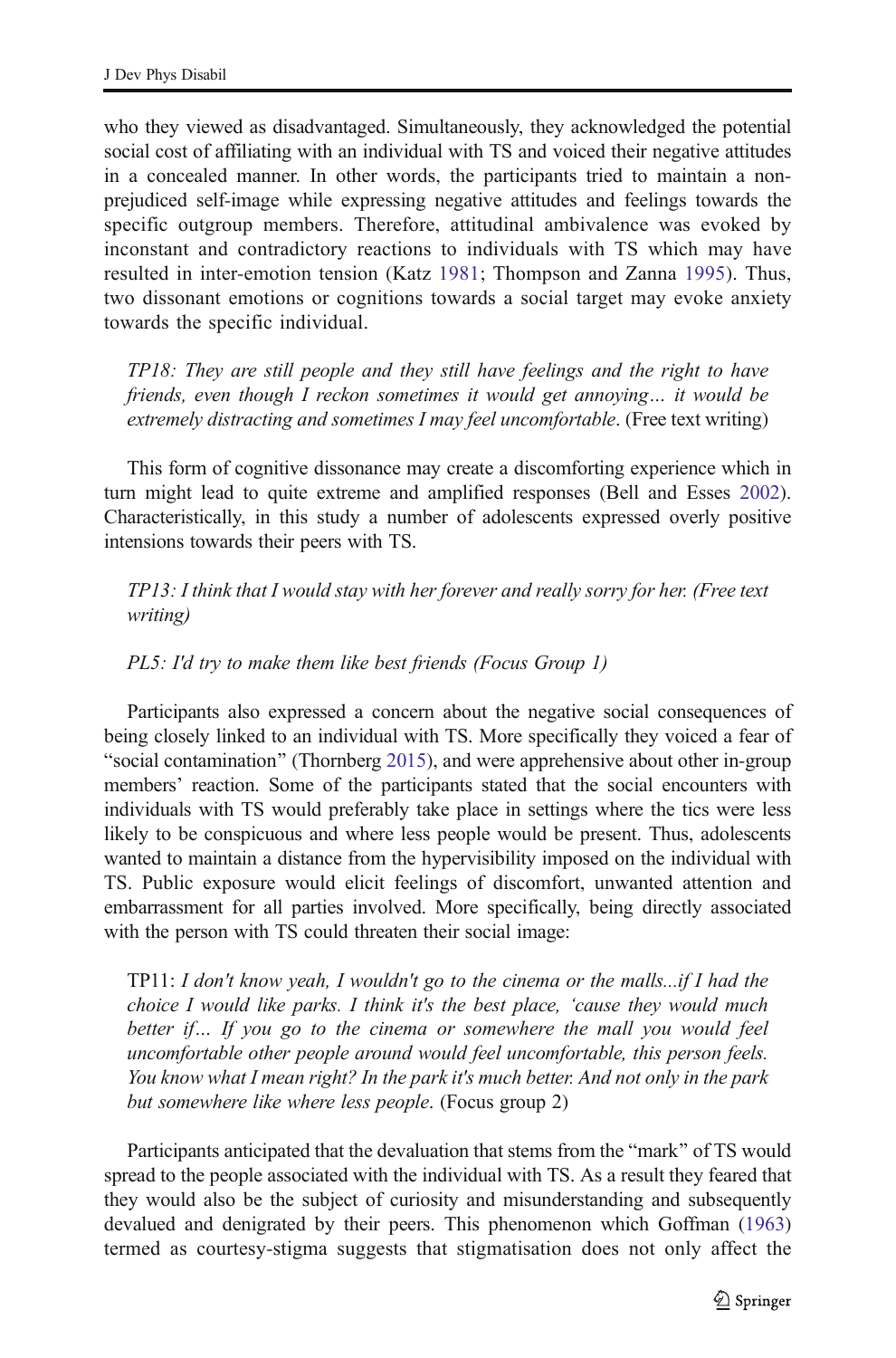'discredited' but also impacts those who are associated with the stigmatized individuals. The adolescents in this study acknowledged the social risk of bearing courtesy-stigma and explained the mechanism by which devaluation spreads to other people associated with the target individual. They also expressed scepticism towards the likelihood of the stigmatised individual being benefited or even destigmatised as a function of association with a 'normal' individual.

*TP14: Like you stand up for them and they're gonna judge you because you're standing up for them.*

*TP5: Other people don't wanna. So you feel embarrassed to. In fact you get even more judged than who their actually judging (Focus Group 4)*

Some of the participants also feared that by being closely associated to a devalued individual their peers may perceive them as bearing similar derogatory attributes as the stigmatised. In the case of a chosen affiliation, such as a romantic partner, adolescents were concerned that their peers might infer that they too beared an invisible 'mark' that would make affiliations with higher status individuals impossible. For instance participant TP12 stated:

*If I had that boyfriend* (with TS) *people gonna judge me. Not me, but they're gonna say she's beautiful but he, he is like, has this syndrome. He's not like* (pause*). What*'*s wrong with her? You know?*^ (Focus group 2)

#### Establishing Boundaries

By perceiving adolescents with TS as outgroup members the participants of the study expected that they would prefer to avoid contact with them or they would only be willing to form restricted relationships. Interestingly, social distance would be dependent on the severity and the disruptiveness of the tics. Thus, the concealability of the tics were conceived as the prime means of retaining social acceptability since less visible symptoms of the condition suggest more ambiguous boundaries between 'them' and 'us'. In other words by approaching normalcy and eradicating personal differences marginalisation could be attenuated. These findings confirm that the frequency of the tics have effects on how comfortable the observer might feel while interacting with an individual with TS (Woods et al. [1999\)](#page-26-0). The same concept was highlighted when the participants viewed rehabilitation and cure as a means to overcoming the limitations related to the condition:

*Moderator: Could you potentially date somebody with TS?*

*TP6: It depends.. like you can be with them and after a few years it can get better and they could really stop it. Like stop having Tourette's and just be a normal person (Focus group 4)*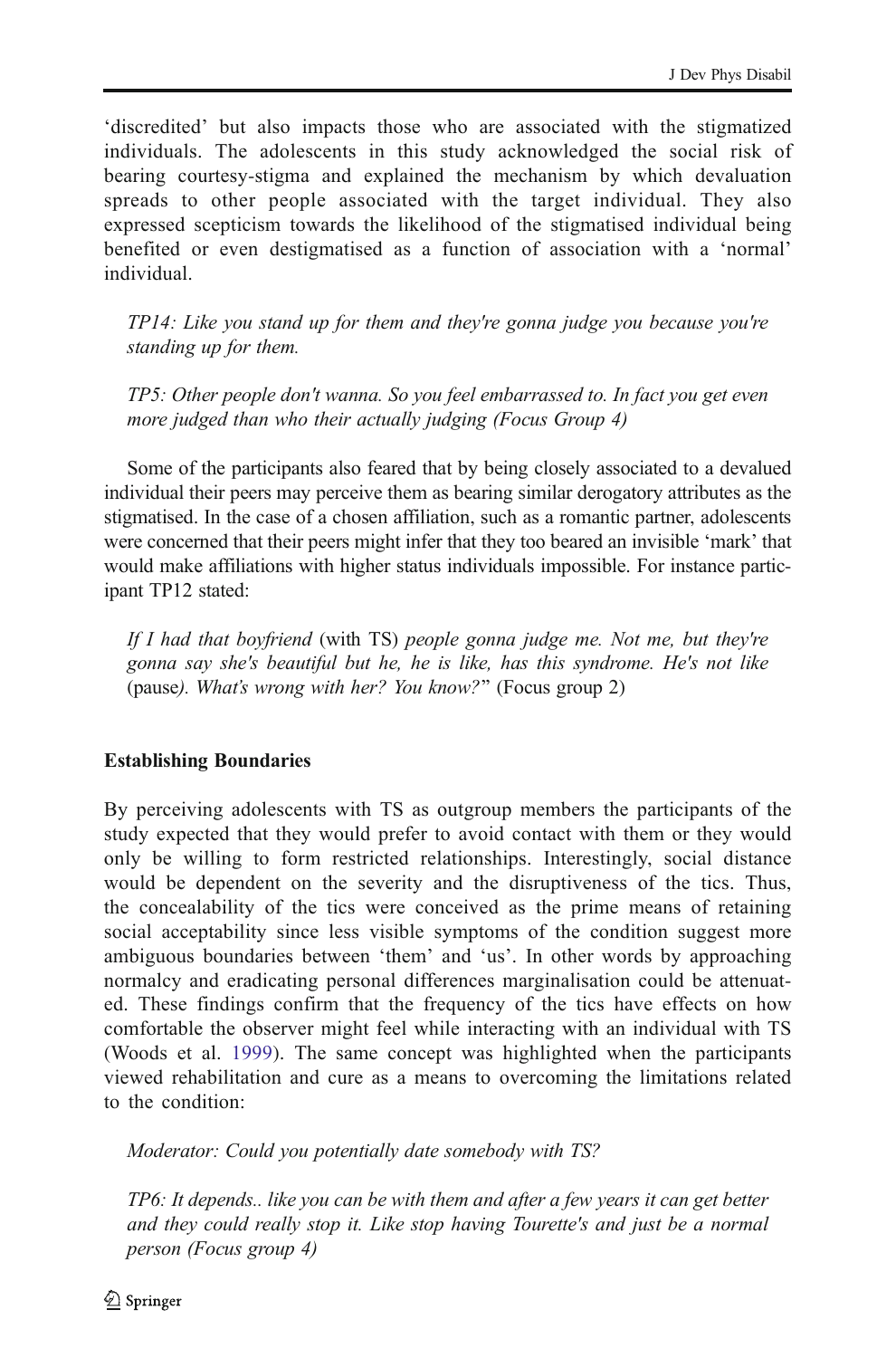#### Avoidance of Contact

A limited number of participants asserted that they would preferably maintain a social and physical distance from their peers with Tourette's syndrome. Irritated responses and a propensity to segregate individuals with TS were linked to the adolescents that were sceptical about their peers' inability to exert control over their symptomology. In other words the hypothetical peer with TS was viewed as an individual that consciously and deliberately refused to assimilate to the norm. However, anger and the intention to avoid individuals with TS was not limited to participants who viewed having TS as a form of derogation. Participants' understanding about the uncontrollability of the syndrome and their sympathy towards their peers did not necessarily positively influence their acceptance or their desire to minimise the social distance between them. Possibly fear, discomfort guilt, and pity may have inhibited them from interacting with individuals with TS:

*TP7: I think she can*'*t help it and to be honest I wouldnt hang round [sic] with her when it gets bad I would feel awkward but I would feel sorry (Free text writing)*

*PL5: Having a person like that in my class would be very annoying and I would not like to sit next to her because she looks very stupid and childish the things she does and the noises she makes are very annoying and it would be very uncomfortable to sit with her or hang around with her (Free text writing)*

*TP1: So if it's really bad then yeah maybe like he should go like to another school. But umm, but if it's not like that bad, that's fine. Then maybe he should be with everyone else (Focus group 4)*

#### Restricted Relationships

Exclusion, in the form of overt rejection was perceived negatively by most of the participants across the four groups. Consistent with Killen's research (Killen and Stangor [2001](#page-24-0)) adolescents evaluated straightforward rejection as morally reprehensible.

*TP 8: Yeah, it's just rude if they tease someone because they have Tourette's (Focus group 3)*

However, the majority of the participants differentiated their reciprocated relationships with other typically developing peers from the anticipated affiliations that would be formed with individuals with TS. A form of relationship was delineated which would be lacking in intimacy, companionship and closeness; three of the most important elements that define the quality of a friendship (Sullivan [2013\)](#page-25-0):

PL3: *No, I wouldn't mind to hang out with a person with Tourette*'*s, but I would want my space as well.* …*I would want not every day hang out, not every day be together, not every day talk. Don*'*t want him to cling on to me. Yeah*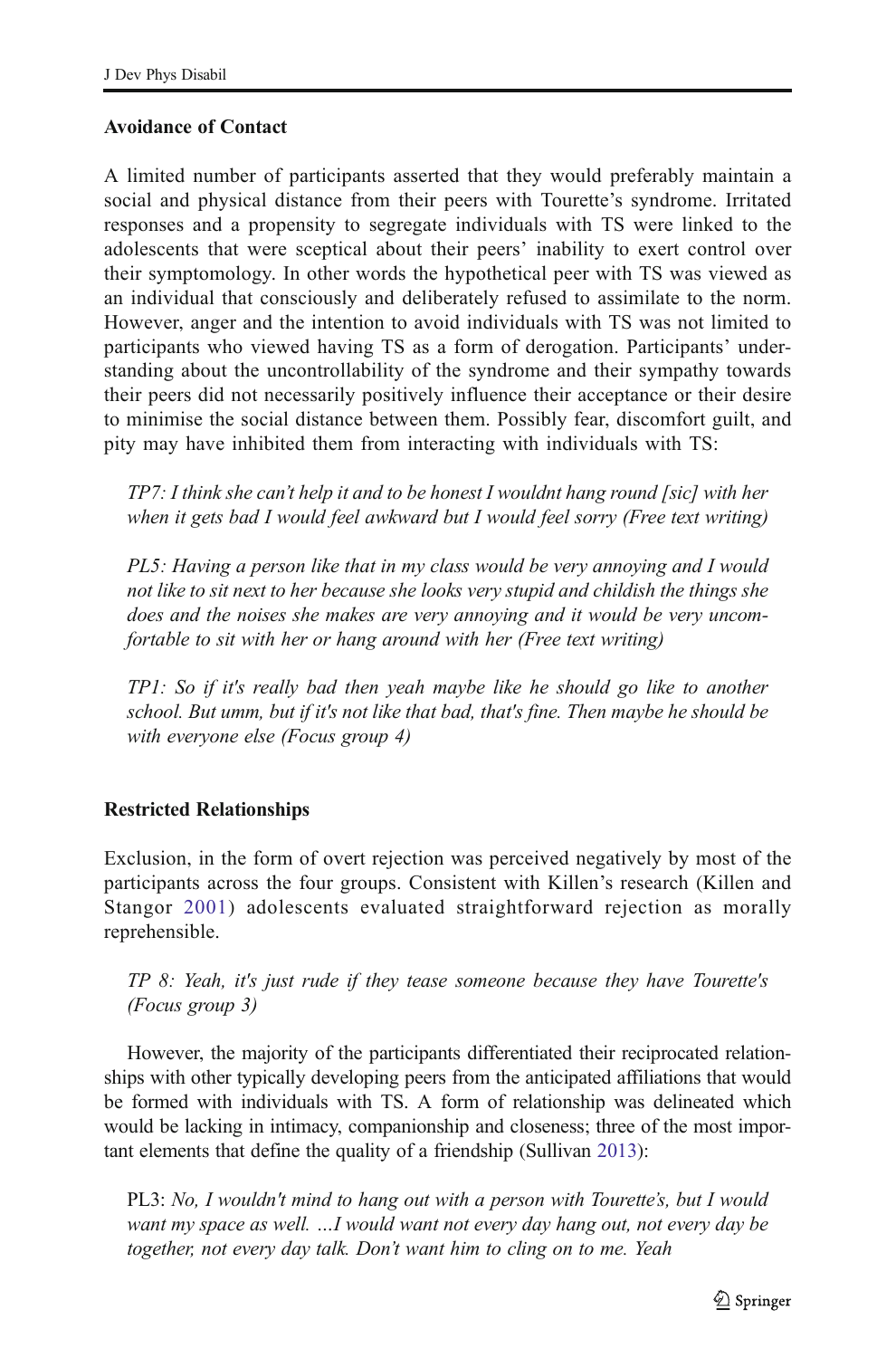Moderator: *So, do you do that with your other friends?*

PL3: *Not really*

PL1: *So, he/she would be like a secondary friend?*

PL3: *He wouldn*'*t be at the same level, the same level as all my other friends*. (Focus group 1)

Participants would provide support for their peer with TS, assist them if necessary, advocate on their behalf if their rights were being threatened and defend them if they were disrespected. However, they would not actively socialise with them, thus describing a friendship that is based on benevolence and not on reciprocity. Their feelings therefore appeared to stem from a sense of duty and morality.

TP2: *I would hang around with them but not like everywhere. I would need my space to hang around with my other friends as well that are more like me. They wouldn*'*t be like my best friends, the one I call when things get bad like to help me. How could they? Right?* (Focus group 3)

Greater hesitancy towards engaging in relationships with individuals with TS became more apparent as the relationships deepened. As it was also acknowledged, in order for a romantic relationship to be formed, intimacy must be created between the two partners. However, in the case of individuals with TS participants claimed that closeness might be harder to achieve and pity, sympathy and a tendency towards over-solicitousness could be perceived as a potential barrier to genuine attraction.

TP 14: (on dating) *It depends on how comfortable I am around him, cause If I feel like guilty and sorry for him, want to help him then I don't think I can be in a relationship with him* (Focus group 4)

*PL3: I'm being honest yeah. I'm not being rude, I'd want to have somebody normal. I'm not saying they*'*re not normal* (individuals with TS). *But you know what I mean. I would mostly feel so sorry [for] him* (Focus group 1)

Adolescents perpetuated superficial relationships that were fuelled by a parenting attitude and the participants' need to provide protection and social comfort to the disadvantaged 'other'. Affiliations were perceived as a charitable and altruistic act that made the actor feel superior.

#### **Discussion**

Previous studies which have examined typically developing youths' attitudes towards individuals with TS have failed to explore the context of individual's perceptions and the reasons why these views may develop. The current study compliments and expands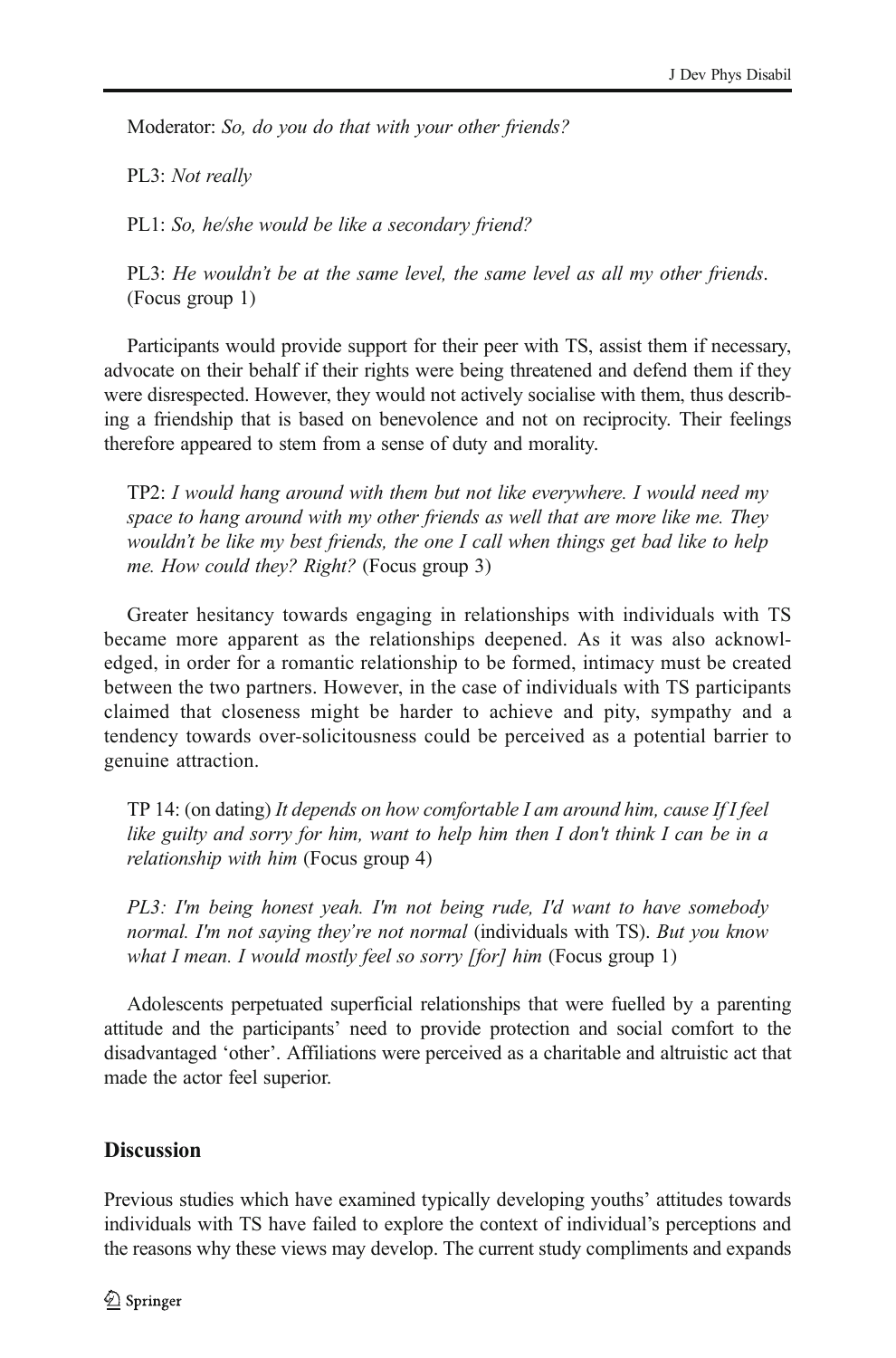upon the relevant literature by broadening our understanding about adolescents' beliefs and perceptions about TS and their subsequent affective and behavioural reactions.

The grounded theory analysis provided an overarching theoretical framework for understanding the process by which individuals with TS are perceived by their typically developing peers. Misconceptions about TS which were mostly perpetuated by stereotypical media images prevailed among adolescents' understanding about the condition. Participants who constructed TS as a disorder beyond the individuals control perceived their peers as being deprived of agency and strength and as straying from the boundaries of normalcy. The wide gap that was formed between 'them' and 'us' was accompanied by downwards social comparison (Finlay and Lyons [2000;](#page-24-0) Wills [1981](#page-25-0)). Individuals with TS were viewed as in need of assistance and a form of patronising help was offered. This kind of 'benevolence stigma' (Cohen and Struening [1962;](#page-23-0) Corrigan et al. [2001\)](#page-23-0) in combination with the fear of being 'socially contaminated' inhibited the initiation of meaningful social relationships with individuals with TS. A close degree of contact was also impeded due to intergroup anxiety and a form of cognitive dissonance. On the other hand the limited number of participants that held individuals with TS responsible for their symptomology expressed a plenary desire for social distance. However, decidedly negative behavioural intentions were not solely limited to adolescents who elicited inferences of responsibility to people with TS indicating that attributional models of stigmatisation may be of secondary importance in the case of TS.

This theory suggests that it is likely that youth with TS would be peripheral to social networks in comparison to typically developing adolescents. Although the latter reported that peers with TS would mostly be socially accepted, the quality of the friendships that they would be willing to engage in would be different from the ones they would establish with their neurotypical peers. Previous research suggests that it is the quality of reciprocated friendships, rather than the number of relationships or the presence or absence of certain types of affiliations that can be associated with social adjustment and social skills, internalised distress and, ultimately, the quality of life of individuals with TS (Sullivan [2013](#page-25-0)). This study also highlights that stigma and discrimination do not necessarily manifest themselves in the form of overt antipathy and that prejudiced attitudes revealed can depend on the level of intimacy in question. As opposed to active rejection an individual with TS might endure a form of prejudice which can appear in the form of patronisation or neglect (Cuddy et al. [2007\)](#page-23-0).

The imperative need for an educational component in an intervention for typically developing adolescents was exemplified by the participants' skewed and inadequate knowledge about the condition. Adolescents' curiosity about the condition, as indicated in the subtheme of 'unsolicited questions', further highlights their willingness to understand the core nature of TS. Most of the participants based their impressions of individuals with TS on various mediums of popular culture, verifying the notion that the media is a potent force that has a detrimental impact on the creation of perceptions (Mutz and Goldman [2010\)](#page-25-0). Adolescents who reported having relatives with Tourette's syndrome also endorsed commonly held stereotypes pertaining to the syndrome and acquired their knowledge from TV. In popular cultural portrayals the accuracy of symptomology has been wilfully abandoned and extreme cases of TS have prevailed over the typical ones. The participants' stereotypical recollections of images of TS in the media are consistent with the findings of a recent study (Calder-Sprackman et al. [2014\)](#page-23-0) which demonstrated that Tourette's is used in films and television to exonerate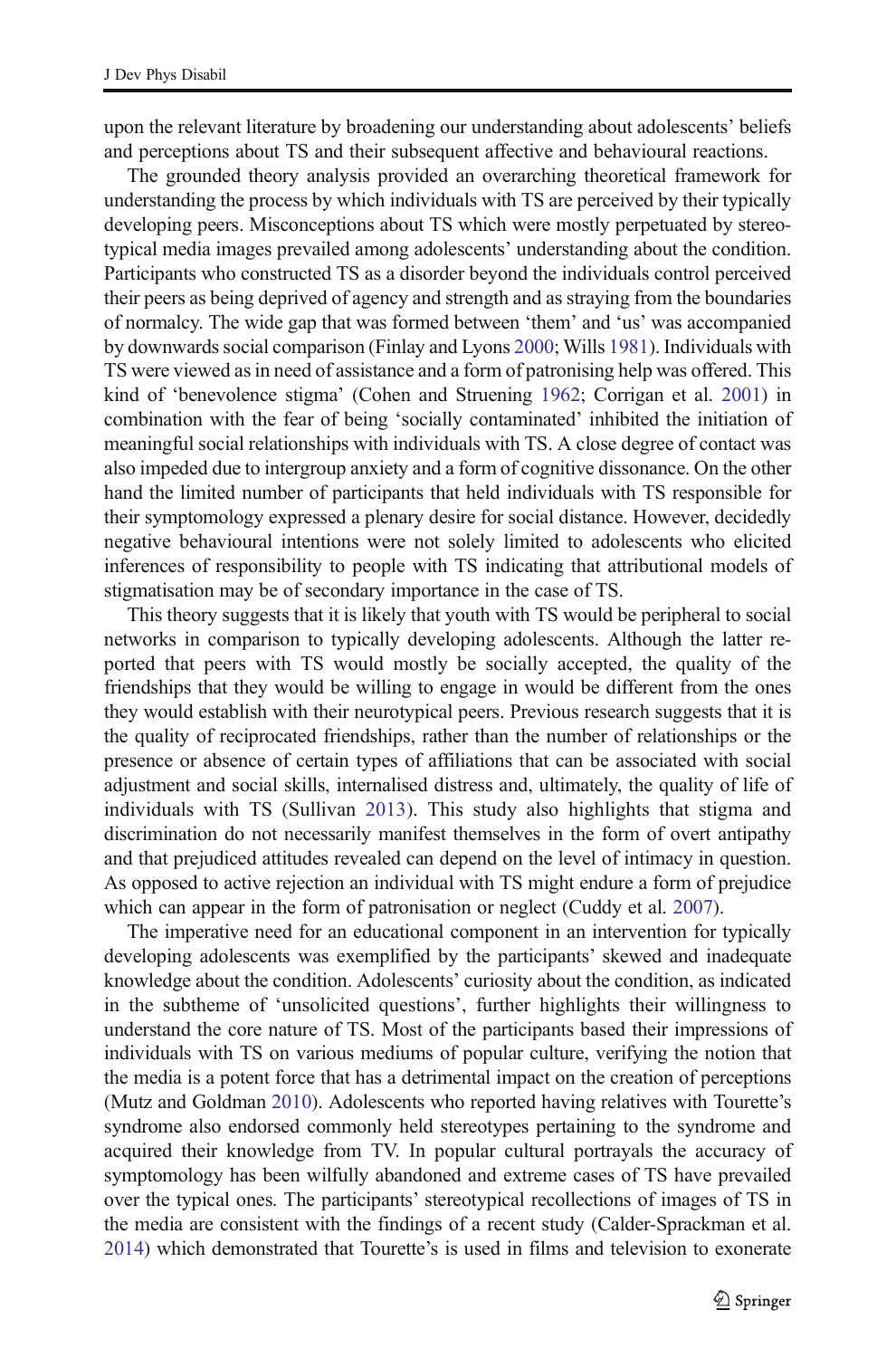the use of profanities and entertain the audience. Thus, for comic effect, Tourette's syndrome has been presented as the 'swearing disorder' where as in fact although coprolalia can be encountered in individuals with TS, only a minority is afflicted. Indeed, the prevalence rate of coprolalia ranges from 10 to 30 % of the TS population and can be associated with severe symptomology (Eddy and Cavanna [2013;](#page-24-0) Freeman et al. [2009\)](#page-24-0).

Participants placed the onus on the abnormalities that underpin the condition and the pronounced differences between 'them' and 'us'. In anticipation of intergroup interaction participants alluded to the notion of intergroup anxiety. Consistent with previous research anxiety would be evoked by affective components, leading to discomfort (Stephan [2014](#page-25-0)). Uncertainty and unfamiliarity may accentuate negative emotions which in turn could lead individuals without TS to quickly disengage from intergroup interaction. Indeed, the current study suggests that uncertainty about how to react towards individuals that were perceived as different, individual's self-doubt about their competence in facilitating interaction, and the expectancy that contact might be extremely difficult, exacerbated anxiety. The results of the study also suggest that psychological discomfort may stem from a form of cognitive dissonance. Individuals' egalitarian values and positive evaluations towards their peers with TS conflicted with the identification of their peers with TS as outgroup members (Festinger [1962\)](#page-24-0).

The adolescents in the study were also concerned about the negative social consequences interaction with an out-group member might entail and apprehensive about disapproval from other intragroup members. This would lead some to avoid and/or seek to create a distance between themselves and outgroup individuals (Stephan [2014\)](#page-25-0). Indeed adolescents feared that a social relationship with a "blemished" individual (Goffman [1963\)](#page-24-0) would erode their social standing. In line with the mechanism of evaluative conditioning, their own devaluation by their peers would merely be the result of being paired with a disliked stimulus; in this instance a peer with TS (Walther [2002\)](#page-25-0). The phenomenon of the social contagion and spreading of stigma to individuals that do not possess the undesirable characteristic(s) is supported by much empirical evidence and acknowledged as a robust social phenomenon (Goffman [1963;](#page-24-0) Pryor et al. [2012](#page-25-0)). Studies suggest that the bearer of courtesy stigma does not necessarily have to have close and meaningful ties with a stigmatised person but the spill over effects could be a result of merely being observed in their presence (Hebl and Mannix [2003\)](#page-24-0).

In an attempt to understand TS participants also evaluated the actor's perceived responsibility in the manifestation of the condition. The vast majority of adolescents in the study attributed the causation of TS solely to factors that were beyond the individual's control and therefore inferred reduced personal responsibility and decreased moral accountability. Simultaneously however the actor was viewed as a passive victim and TS as a deterministic and stable disorder that induced feelings of pity and sympathy towards the 'sufferer'. The limited participants who perceived the cause of TS as high on personal control exhibited negative emotions towards their peers with TS. These findings are especially interesting when studied in conjunction with the attribution theory framework (Weiner [1986](#page-25-0), [1995](#page-25-0)). According to Weiner's attributionemotion- action model the perceived level of responsibility and control an individual has over their actions may influence the observers' emotional response towards them and their subsequent behaviour. More specifically low controllability may engender high levels of sympathy and pity and elicit positive behavioural intentions. Conversely,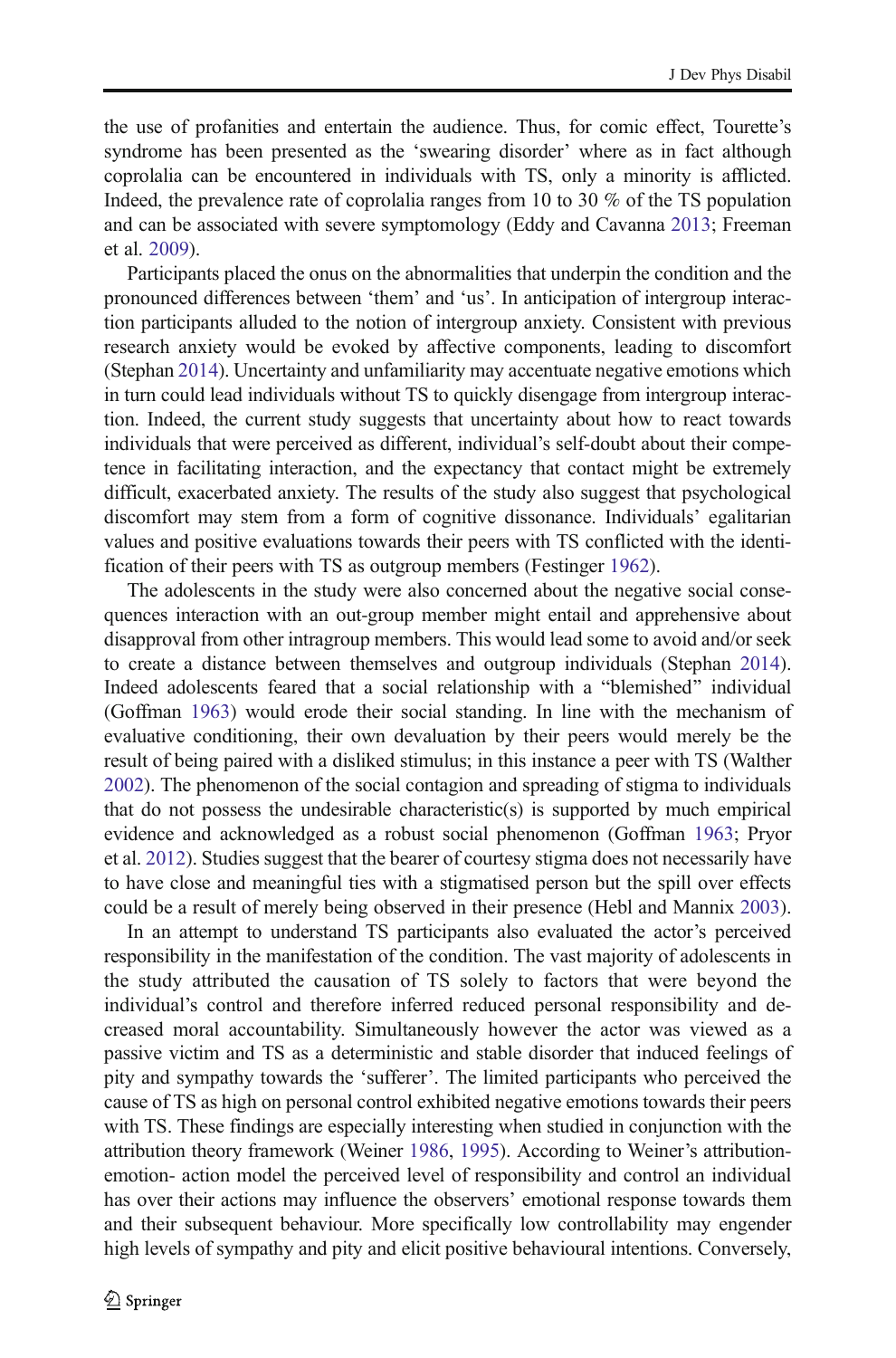perceived controllability may evoke more negative emotions, high levels of anger and subsequently antisocial behavioural intentions. The current study suggests that in the context of TS the theory is only partially supported. Perceived uncontrollability over the tics determined the participants' emotional reactions and the hypothetical peer elicited sympathy and pity. However, these emotions towards individuals with TS did not always increase the participants' willingness to decrease social distance and did not necessarily elicit benign reactions. Thus, adolescents who attributed the causation of the condition to factors beyond the afflicted persons control still avoided a close degree of contact with the target individual, and pity did not translate to prosocial behaviour and a desire to help. Our findings highlight that attitudes and behavioural intentions towards adolescents with TS is a complicated matter associated with a variety of issues that do not solely relate to attributional models and blame. Therefore, attributing the causation of TS to factors beyond the inflicted person's control cannot be perceived as a panacea for stigma reduction.

The findings also suggest that pity resulted from adolescents seeking out comparison with a group they viewed to be socially disadvantaged and wrongfully discriminated against. The theory of social comparison-based emotions maintains that affective reactions can be elicited by comparing oneself to superior others (upwards comparison) or inferior others (downwards comparison) (Smith [2000\)](#page-25-0). In this instance a downwards comparison was activated that induced feelings of pity since individuals with TS were being perceived as members of a lower status group with limited prospects and life chances. Pity in the context of the study cultivated a form of benevolence stigma (Cohen and Struening [1962;](#page-23-0) Corrigan et al. [2001\)](#page-23-0). Thus, people with TS were perceived as powerless, fragile, vulnerable; the disorder as a socially disabling condition to which people react with kindness but simultaneously akin to how parents treat their children. Consistent with the stereotype content model hypotheses the findings of this study suggest that pity results in a paternalistic form of prejudice (Cuddy et al. [2007\)](#page-23-0). In contrast to direct and aggressive forms of discrimination patronisation is masked by a seemingly positive behaviour towards the recipient. However, an unequal power relation between the 'sufferer' and the one who pities them was implied. This entails a subordination and an unseemly dependency. The benevolent and ablest helper provides assistance to the less fortunate and expresses affection but not respect. The latter are viewed as in need of help and are construed as unable to manage on their own without outside intervention. The asymmetric power relationship that has been formed implies the superiority of the patron and the inferiority of the receiver. Indeed, as Nietzsche has pointed out actions taken because of pity are not necessarily altruistic (Nussbaum [1994](#page-25-0)). Rather they mostly stem from a selfish need to eliminate the internal pain caused by viewing the suffering of another. This form of paternalistic prejudice or benevolence stigma is more subtle since it manifests in the form of protective tendencies although concealing condescension. It is also considered as positive behaviour from the point of the perceiver and therefore more likely to remain unchallenged. Indeed in contrast to overt discrimination which was perceived by the study participants as moral transgression, individuals maintained that they would behave in an ostensibly unprejudiced manner towards the out-group members. Thus, providing patronising help was conceived as motivated by moral principles and values and therefore justified as benevolent. Therefore, in keeping with previous research the findings of this study suggest that people try to behave in a manner that appears to be moral and maintain a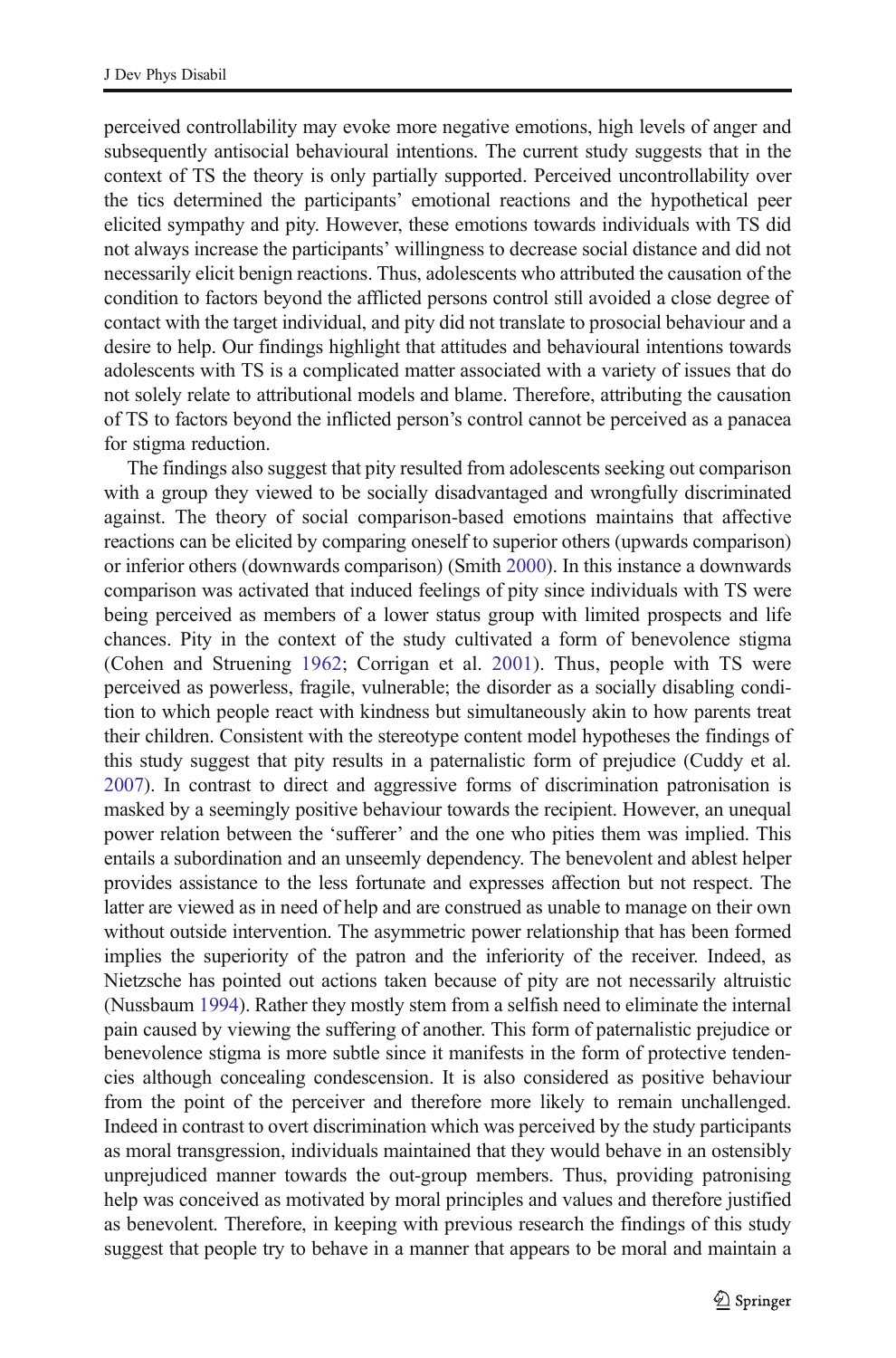positive social identity through exhibiting what is believed to be positive behaviour towards out-groups (Ellemers et al. [2013\)](#page-24-0). Nevertheless, Fominaya et al. [\(2016\)](#page-24-0) suggest that being viewed as an object of pity can have detrimental impacts on a person's sense of worth, self-esteem and sense of empowerment.

Pity and benevolent attitudes also aroused a strong desire for social distance among adolescents and in this sense, our findings are consistent with those of Fominaya et al. [\(2016\)](#page-24-0) who demonstrate that pity regarding mental illness is correlated to decreased anger but also increased social avoidance. It appears therefore that one's desire to provide help may be impended by the desire to maintain a social distance. Indeed, in line with the Behaviours from Intergroup Affect and Stereotypes (BIAS) map (Cuddy et al. [2007](#page-23-0)) pity may engender an active facilitation, in this instance patronisation, but also a passive form of harm which is presented in the form of neglect and avoidance. Participants wanted to avoid the negative feelings that pity evokes and maintain distance from the unfortunate other or help him/her without wanting to establish a reciprocal relationship.

#### **Limitations**

While this research makes important strides in understanding how individuals with TS are perceived by their peers, the findings should be interpreted within the context of the current study design. First, the study was limited by a small and homogeneous sample size, and the use of one data collection site. The participants were recruited through convenience sampling making the findings of the study specific to a particular school and target group and therefore difficult to generalise to the larger population of adolescents in the United Kingdom. Furthermore, although the school in question is characterised by ethnic diversity, due to the stringent participants' selection criteria, the sample of individuals that were from an ethnic background other than White-English were underrepresented. Convenience sampling also led to unequal representation of males (only 23 % of the sample) which suggests that the results may be limited when extrapolating both genders. A variety of studies suggest that females exhibit more positive attitudes towards individuals with disabilities and therefore our findings may be positively skewed (Goreczny et al. [2011](#page-24-0)).

Other limitations relate to the stimulus presented to the participants. In the video the young woman with TS exhibited tics that were both high in frequency, intensity and severity which may have negatively influenced the participants' willingness to interact with individuals with Tourette's syndrome (Woods et al. [1999\)](#page-26-0). Furthermore, Boudjouk et al. ([2000\)](#page-23-0) demonstrates that adolescent females with tics are evaluated less positively than males with tics. Finally, by viewing segments of a video as opposed to an adolescent with TS in vivo the external validity of the study is limited. Therefore, hesitancy voiced by participants may have been due to a lack of familiarity rather than TS itself.

Further methodological limitations emerged as a result of using focus groups. In at least two focus groups a "collective" voice emerged that mostly represented the most influential participants of the group (Kitzinger [1994\)](#page-24-0). Consensus within the group and adolescents' need for peer approval may have limited some participants' willingness to express diverse views or opinions that could have been considered less socially desirable (Sullivan [2013\)](#page-25-0). More specifically, a number of the study females exhibited a tendency to conform to the opinions of more confident and dominant peers and to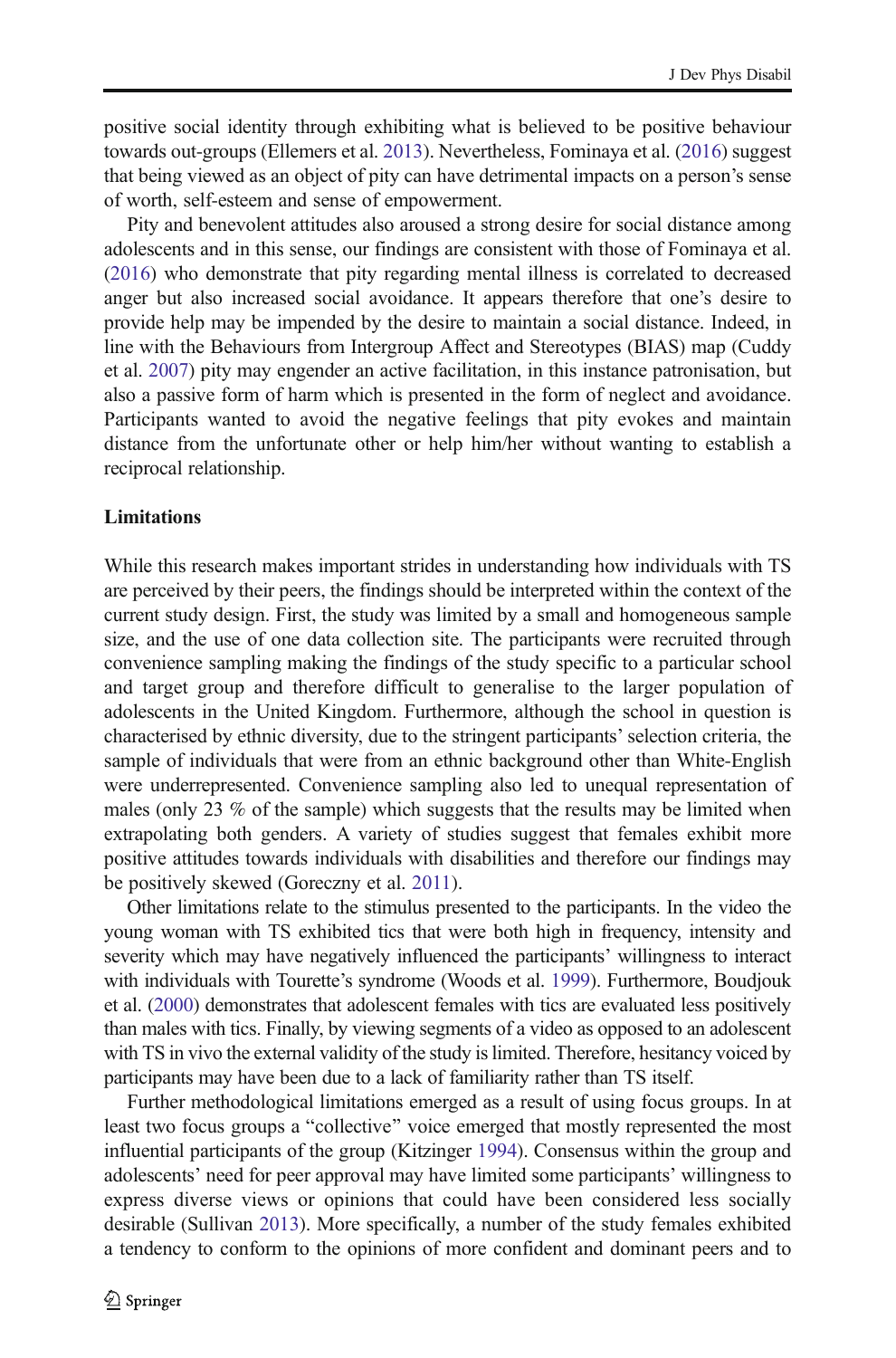<span id="page-23-0"></span>rephrase and adjust their answers in order for them to comply with social desirable responses. Potential response bias could have also been due to the presence of a staff member in the room where the focus groups were taking place. Although the 'authority figure' did not participate in any of the discussions and was sitting silently in the back of the room, her mere presence may have inhibited the participants from expressing less socially desirable responses. Furthermore, despite the researcher's effort to get all the participants involved and to encourage group building, not all adolescents participated equally. Thus, some responses were no longer than a few words and the participants were not able to fully engage in the conversations and the structure of the focus groups were more akin to an interview.

Finally, social desirability bias may provide a plausible explanation as to why the participants attributed the act of social exclusion solely to other peers and not to themselves. Driven by self-presentation and prejudice concerns participants may have underrepresented behaviours that they considered to be socially inappropriate. Overrepresentation of one's own kindness and generosity may also be due to the "holier" than thou^ effect; people tend to perceive themselves as uniquely and unrealistically moral, ethical and altruistic in comparison to their peers (Epley and Dunning [2000](#page-24-0)).

#### Implications for Practice and Future Directions

Despite the identified limitations the study builds on scarce literature on adolescents and TS and advances knowledge about the barriers to social inclusion for individuals with TS. Targeting and addressing specific misconceptions in an educational intervention may be important because as studies suggest erroneous beliefs may be harder to change and may adversely affect the understanding of new information (Taylor and Kowalski [2004](#page-25-0)). The findings of this study will help enrich educational/ anti-stigma interventions on the transmission of knowledge. The study highlights that the media is the primary source of information for adolescents that is used to inform about TS and therefore can potentially be used for educational purposes. Indeed, future interventions addressed towards adolescents should utilise and exploit its dynamic role.

The findings also highlight that the stereotype of a distressed and disempowered individual with TS should be demythologised. Within this context the emphasis should be placed on the contextual factors that impact the biological processes rather than solely attributing tics to defective genes. By presenting the antecedents that facilitate TS expression people with TS can be viewed as less distinct (Conelea and Woods 2008). The nature of control over one's tics should also be addressed. Thus, the ability for one to suppress the tics even for a prolonged period of time may attenuate unpredictability and ultimately make individuals with TS appear less dangerous and disempowered by the condition. Conversely, emphasis on a biogenetic model and lack of any control over the symptomology can encourage the notion of socially distinct and even 'dangerous' and subsequently widen the gap between 'them' and 'us'.

Future interventions also need to augment adolescents' willingness to help individuals with TS but without perpetuating the image of helplessness. Recent studies suggest that helping behaviour is not necessarily contingent to stereotypical depictions that elicit pity (Kamenetsky et al. [2016](#page-24-0)). Social inclusion can be achieved by communicating images of individuals with TS that are more congruent with typically developing peers' self-image. Empathy can be cultivated by addressing and focusing on the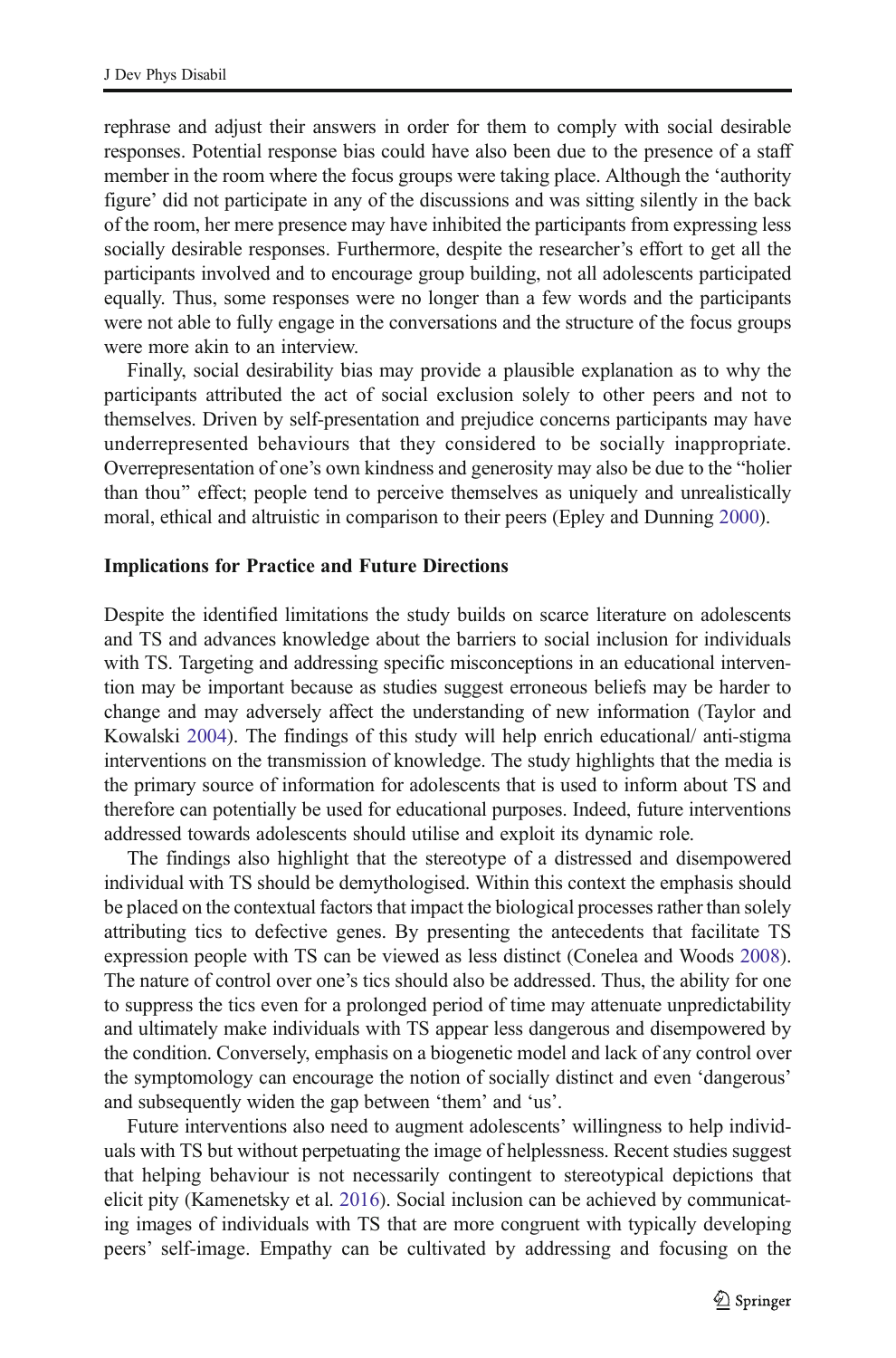<span id="page-24-0"></span>similarities between the stigmatised and the norms and not ruminating on deficits and differences (Campbell et al. [2004\)](#page-23-0).

#### Compliance with Ethical Standards

Ethical Approval All procedures performed in studies involving human participants were in accordance with the ethical standards of the institutional and/or national research committee and with the 1964 Helsinki declaration and its later amendments or comparable ethical standards.

Informed Consent Informed consent was obtained from all individual participants included in the study.

Conflict of Interest All authors declare that they have no conflict of interest.

Open Access This article is distributed under the terms of the Creative Commons Attribution 4.0 International License (http://creativecommons.org/licenses/by/4.0/), which permits unrestricted use, distribution, and reproduction in any medium, provided you give appropriate credit to the original author(s) and the source, provide a link to the Creative Commons license, and indicate if changes were made.

#### **References**

- American Psychiatric Association. (2013). Diagnostic and statistical manual of mental disorders (DSM-5®) Washington: American Psychiatric Association.
- Bell, D. W., & Esses, V. M. (2002). Ambivalence and response amplification: a motivational perspective. *Personality and Social Psychology Bulletin, 28*(8), 1143–1152.
- Bergsieker, H. B., Leslie, L. M., Constantine, V. S., & Fiske, S. T. (2012). Stereotyping by omission: eliminate the negative, accentuate the positive. *Journal of Personality and Social Psychology, 102*(6), 1214–1238.
- Bloch, M. (2013). *Clinical course and adult outcome in Tourette syndrome* (pp. 107–120). New York: Tourette Syndrome. Oxford University Press.
- Bloch, M. H., & Leckman, J. F. (2009). Clinical course of Tourette syndrome. *Journal of Psychosomatic Research, 67*(6), 497–501.
- Boudjouk, P. J., Woods, D. W., Miltenberger, R. G., & Long, E. S. (2000). Negative peer evaluation in adolescents: effects of tic disorders and trichotillomania. *Child and Family Behavior Therapy, 22*(1), 17–28.
- Calder-Sprackman, S., Sutherland, S., & Doja, A. (2014). The portrayal of Tourette syndrome in film and television. *The Canadian Journal of Neurological Sciences, 41*(02), 226–232.
- Campbell, J. M., Ferguson, J. E., Herzinger, C. V., Jackson, J. N., & Marino, C. A. (2004). Combined descriptive and explanatory information improves peers' perceptions of autism. *Research in Developmental Disabilities, 25*(4), 321–339.
- Carter, A. S., O'Donnell, D. A., Schultz, R. T., Scahill, L., Leckman, J. F., & Pauls, D. L. (2000). Social and emotional adjustment in children affected with Gilles de la Tourette's syndrome: associations with ADHD and family functioning. *Journal of Child Psychology and Psychiatry, 41*(02), 215–223.
- Cohen, J., & Struening, E. L. (1962). Opinions about mental illness in the personnel of two large mental hospitals. *The Journal of Abnormal and Social Psychology, 64*(5), 349.
- Conelea, C. A., & Woods, D. W. (2008). The influence of contextual factors on tic expression in Tourette's syndrome: a review. *Journal of Psychosomatic Reserch, 65*(5), 487–496.
- Corrigan, P. W., Edwards, A. B., Green, A., Diwan, S. L., & Penn, D. L. (2001). Prejudice, social distance, and familiarity with mental illness. *Schizophrenia Bulletin, 27*(2), 219–225.
- Corrigan, P. W., Lurie, B. D., Goldman, H. H., Slopen, N., Medasani, K., & Phelan, S. (2005). How adolescents perceive the stigma of mental illness and alcohol abuse. *Psychiatric Services, 6*(5), 544–550.
- Cuddy, A. J., Fiske, S. T., & Glick, P. (2007). The BIAS map: behaviors from intergroup affect and stereotypes. *Journal of Personality and Social Psychology, 92*(4), 631–648.
- Cutler, D., Murphy, T., Gilmour, J., & Heyman, I. (2009). The quality of life of young people with Tourette syndrome. *Child: Care, Health and Development, 35*(4), 496–504.
- Davis, F. (1961). Deviance disavowal: the management of strained interaction by the visibly handicapped. *Social Problems, 9*(2), 120–132.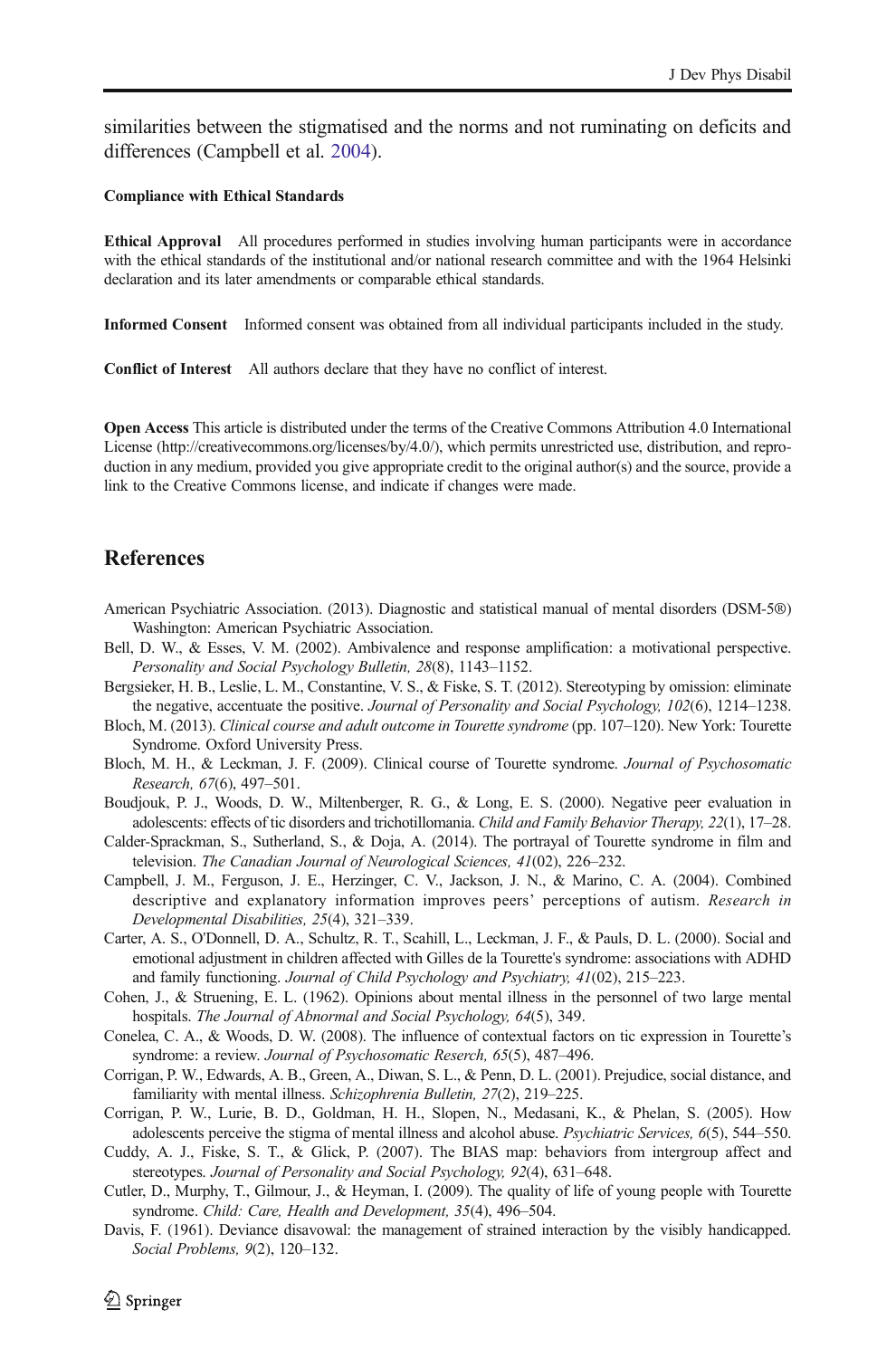- <span id="page-25-0"></span>Eddy, C. M., & Cavanna, A. E. (2013). On being your own worst enemy: an investigation of socially inappropriate symptoms in Tourette syndrome. *Journal of Psychiatric Research, 47*(9), 1259–1263.
- Ellemers, N., Pagliaro, S., & Barreto, M. (2013). Morality and behavioural regulation in groups: a social identity approach. *European Review of Social Psychology, 24*, 160–193. doi:[10.1080](http://dx.doi.org/10.1080/10463283.2013.841490) [/10463283.2013.841490](http://dx.doi.org/10.1080/10463283.2013.841490)
- Epley, N., & Dunning, D. (2000). Feeling holier than thou: are self-serving assessments produced by errors in self-or social prediction? *Journal of Personality and Social Psychology, 79*(6), 861–875.
- Festinger, L. (1962). A theory of cognitive dissonance. Standford California: Stanford University Press.
- Finlay, W. M., & Lyons, E. (2000). Social categorizations, social comparisons and stigma: presentations of self in people with learning difficulties. *British Journal of Social Psychology, 39*(1), 129–146.
- Fominaya, A. W., Corrigan, P. W., & Rüsch, N. (2016). The effects of pity on self-and other-perceptions of mental illness. *Psychiatry Research, 241*, 159–164.
- Freeman, R. D., Fast, D. K., Burd, L., Kerbeshian, J., Robertson, M. M., & Sandor, P. (2000). An international perspective on Tourette syndrome: selected findings from 3500 individuals in 22 countries. *Developmental Medicine and Child Neurology, 42*(7), 436–447.
- Freeman, R. D., Zinner, S. H., Müller-vahl, K. R., Fast, D. K., Burd, L. J., Kano, Y., & Stern, J. S. (2009). Coprophenomena in Tourette syndrome. *Developmental Medicine and Child Neurology, 51*(3), 218–227.
- Friedrich, S., Morgan, S. B., & Devine, C. (1996). Children's attitudes and behavioral intentions toward a peer with Tourette syndrome. *Journal of Pediatric Psychology, 21*(3), 307–319.
- Garcia, J., Evans, J., & Reshaw, M. (2004). Is there anything else you would like to tell us–methodological issues in the use of free-text comments from postal surveys. *Quality and Quantity, 38*(2), 113–125.
- Glaser, B., & Strauss, A. (1967). *The discovery of grounded theory*. Hawthorne: Aldine Publishing Company.
- Goffman, E. (1963). *Stigma: notes on a spoiled identity*. Englewood Cliffs: Prentice-Hall.
- Goreczny, A. J., Bender, E. E., Caruso, G., & Feinstein, C. S. (2011). Attitudes toward individuals with disabilities: results of a recent survey and implications of those results. *Research in Developmental Disabilities, 32*(5), 1596–1609.
- Gorman, D. A., Thompson, N., Plessen, K. J., Robertson, M. M., Leckman, J. F., & Peterson, B. S. (2010). Psychosocial outcome and psychiatric comorbidity in older adolescents with Tourette syndrome: controlled study. *The British Journal of Psychiatry: the Journal of Mental Science, 197*(1), 36–44. doi:[10.1192/bjp.bp.109.071050.](http://dx.doi.org/10.1192/bjp.bp.109.071050)
- Goulding, C. (2002). Grounded theory: a practical guide for management, business and market researchers. London: Sage Publications Ltd
- Güler, A. S., Berkem, M., Yazgan, Y., & Kalaça, S. (2015). Cognitive flexibility and social responsiveness in children and adolescents with Tourette syndrome. *Child Psychiatry and Human Development, 46*(6), 940–950.
- Hebl, M. R., & Mannix, L. M. (2003). The weight of obesity in evaluating others: a mere proximity effect. *Personality and Social Psychology Bulletin, 29*(1), 28–38. doi[:10.1177/0146167202238369](http://dx.doi.org/10.1177/0146167202238369).
- Hollenbeck, P. J. (2003). A jangling journey: life with Tourette syndrome. *Cerebrum, 5*(3), 47–60.
- Holloway, I. (1997). *Basic concepts for qualitative research*. Oxford: Blackwell-Science.
- Holtz, K. D., & Tessman, G. K. (2007). Evaluation of a peer-focused intervention to increase knowledge and foster positive attitudes toward children with Tourette syndrome. *Journal of Developmental and Physical Disabilities, 19*(6), 531–542.
- Horn, S., Killen, M., & Stangor, C. (1999). The influence of group stereotypes on adolescents' moral reasoning. *The Journal of Early Adolescence, 19*(1), 98–113.
- Hutchison, A. J., Johnston, L. H., & Breckon, J. D. (2010). Using QSR-NVivo to facilitate the development of a grounded theory project: an account of a worked example. *International Journal of Social Research Methodology, 13*(4), 283–302.
- Juvonen, J. (1991). Deviance, perceived responsibility, and negative peer reactions. *Developmental Psychology, 27*(4), 672–681.
- Kamenetsky, S. B., Dimakos, C., Aslemand, A., Saleh, A., & Ali-Mohammed, S. (2016). Eliciting help without pity: the effect of changing media images on perceptions of disability. *Journal of Social Work in Disability & Rehabilitation, 15*, 1–21.
- Katz, I. (1981). *Stigma: a social-psychological perspective*. Hillsdale: Erlbaum.
- Killen, M., & Stangor, C. (2001). Children's social reasoning about inclusion and exclusion in gender and race peer group contexts. *Child Development, 72*(1), 174–186.
- Kitzinger, J. (1994). The methodology of focus groups: the importance of interaction between research participants. *Sociology of Health & Illness, 16*(1), 103–121.
- Knight, T., Steeves, T., Day, L., Lowerison, M., Jette, N., & Pringsheim, T. (2012). Prevalence of tic disorders: a systematic review and meta-analysis. *Pediatric Neurology, 47*(2), 77–90.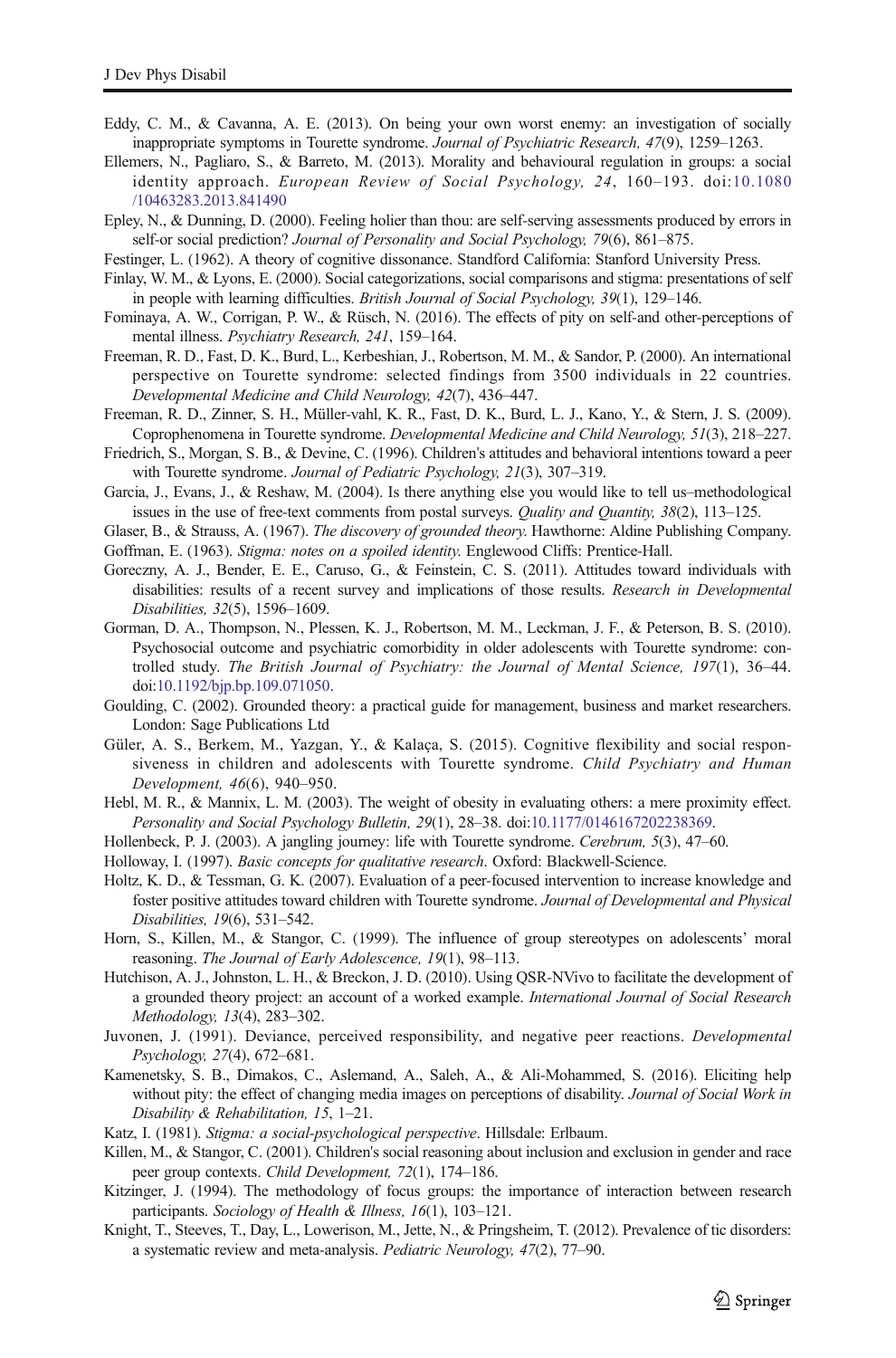- <span id="page-26-0"></span>Krumpal, I. (2013). Determinants of social desirability bias in sensitive surveys: a literature review. *Quality and Quantity, 47*(4), 2025–2047.
- Lambert, S. D., & Loiselle, C. G. (2008). Combining individual interviews and focus groups to enhance data richness. *Journal of Advanced Nursing, 62*(2), 228–237.
- Malli, M. A., Forrester-Jones, R., & Murphy, G. (2016). Stigma in youth with Tourette's syndrome: a systematic review and synthesis. *European Child & Adolescent Psychiatry, 25*(2), 127–139.
- McCambridge, J., Witton, J., & Elbourne, D. R. (2014). Systematic review of the Hawthorne effect: new concepts are needed to study research participation effects. *Journal of Clinical Epidemiology, 67*(3), 267–277.
- Murphy, E. A., & Dingwall, R. (2003). Qualitative methods and health policy research. Piscataway NJ 08854: Transaction Publishers.
- Mutz, D. C., & Goldman, S. K. (2010). Mass media. In J.F Dovidio, M. Hewstone, P Glick Esses *M. Victoria* (Eds) The SAGE Handbook of Prejudice, Stereotyping, and Discrimination (pp. 241–258). London: SAGE Publications Ltd.
- Nussbaum, M. (1994). Pity and mercy: Nietzsche's stoicism. In R. Schacht (Ed.), *Nietzsche, genealogy, morality: essays on Nietzsche's genealogy of morals* (pp. 139–167). Berkley: University of California Press.
- Pryor, J. B., Reeder, G. D., & Monroe, A. E. (2012). The infection of bad company: stigma by association. *Journal of Personality and Social Psychology, 102*(2), 224–241.
- Puchta, C. & Potter, J. (2004). Focus Group Practice. London: SAGE Publications.
- Robertson, M. M. (2008). The prevalence and epidemiology of Gilles de la Tourette syndrome: part 1: the epidemiological and prevalence studies. *Journal of Psychosomatic Research, 65*(5), 461–472.
- Robertson, M. M., Eapen, V., & Cavanna, A. E. (2009). The international prevalence, epidemiology, and clinical phenomenology of Tourette syndrome: a cross-cultural perspective. *Journal of Psychosomatic Research, 67*(6), 475–483.
- Smith, R. H. (2000). Assimilative and contrastive emotional reactions to upward and downward social comparisons. Handbook of social comparison (pp. 173–200) Springer.
- Smith, H., Fox, J. R., & Trayner, P. (2015). The lived experiences of individuals with Tourette syndrome or tic disorders: a meta-synthesis of qualitative studies. *British Journal of Psychology, 106*(4), 609–634.
- Stephan, W. G. (2014). Intergroup anxiety: Theory, research, and practice. Personality and Social Psychology Review. *An Official Journal of the Society for Personality and Social Psychology, Inc, 18*(3), 239– 255. doi:[10.1177/1088868314530518](http://dx.doi.org/10.1177/1088868314530518)
- Stern, J. S., Burza, S., & Robertson, M. M. (2005). Gilles de la Tourette's syndrome and its impact in the UK. *Postgraduate Medical Journal, 81*(951), 12–19. doi[:10.1136/pgmj.2004.023614.](http://dx.doi.org/10.1136/pgmj.2004.023614)
- Storch, E. A., Merlo, L. J., Lack, C., Milsom, V. A., Geffken, G. R., Goodman, W. K., & Murphy, T. K. (2007). Quality of life in youth with Tourette's syndrome and chronic tic disorder. *Journal of Clinical Child and Adolescent Psychology, 36*(2), 217–227.
- Strauss, A., & Corbin, J. (1998). *Basics of qualitative research: techniques and procedures for developing grounded theory* (2nd ed.). Thousand Oaks: Sage Publications.
- Sukhodolsky, D. G., Eicher, V. W., & Leckman, J. F. (2013). Social and adaptive functioning in Tourette syndrome. In D. Martino, & Leckman J.F. (Eds.), Touette Syndrome (pp. 468–486). New York: Oxford University Press.
- Sullivan, H. S. (Ed) (2013). The interpersonal theory of psychiatry. New York: Routledge.
- Taylor, A. K., & Kowalski, P. (2004). Naïve psychological science: the prevalence, strength, and sources of misconceptions. *The Psychological Record, 54*(1), 15.
- Thompson, M. M., & Zanna, M. P. (1995). The conflicted individual: personality-based and domain specific antecedents of ambivalent social attitudes. *Journal of Personality, 63*(2), 259–288.
- Thompson, W. C., Cowan, C. L., & Rosenhan, D. L. (1980). Focus of attention mediates the impact of negative affect on altruism. *Journal of Personality and Social Psychology, 38*(2), 291–300.
- Thornberg, R. (2015). School bullying as a collective action: Stigma processes and identity struggling. *Children and Society, 29*(4), 310–320
- Turner, J. C., Hogg, M. A., Oakes, P. J., Reicher, S. D. & W etherell, M. S. (1987). Rediscovering the social group: A self-categorization theory. Oxford and New York: Basil Blackwell.
- Walther, E. (2002). Guilty by mere association: evaluative conditioning and the spreading attitude effect. *Journal of Personality and Social Psychology, 82*(6), 919–934.
- Weiner, B. (1986). An attributional theory of achievement motivation and emotion. *Psychological Reports, 29*, 676–681. doi[:10.1007/978-1-4612-4948-1\\_6](http://dx.doi.org/10.1007/978-1-4612-4948-1_6)
- Weiner, B. (1995). Attribution theory in organizational behavior: a relationship of mutual benefit. In M. J. Martinko (Ed.), *Attribution theory: an organizational perspective* (pp. 3–6). Del Ray Beach: ST Lucie Press.
- Wills, T. A. (1981). Downward comparison principles in social psychology. *Psychological Bulletin, 90*(2), 245–271.